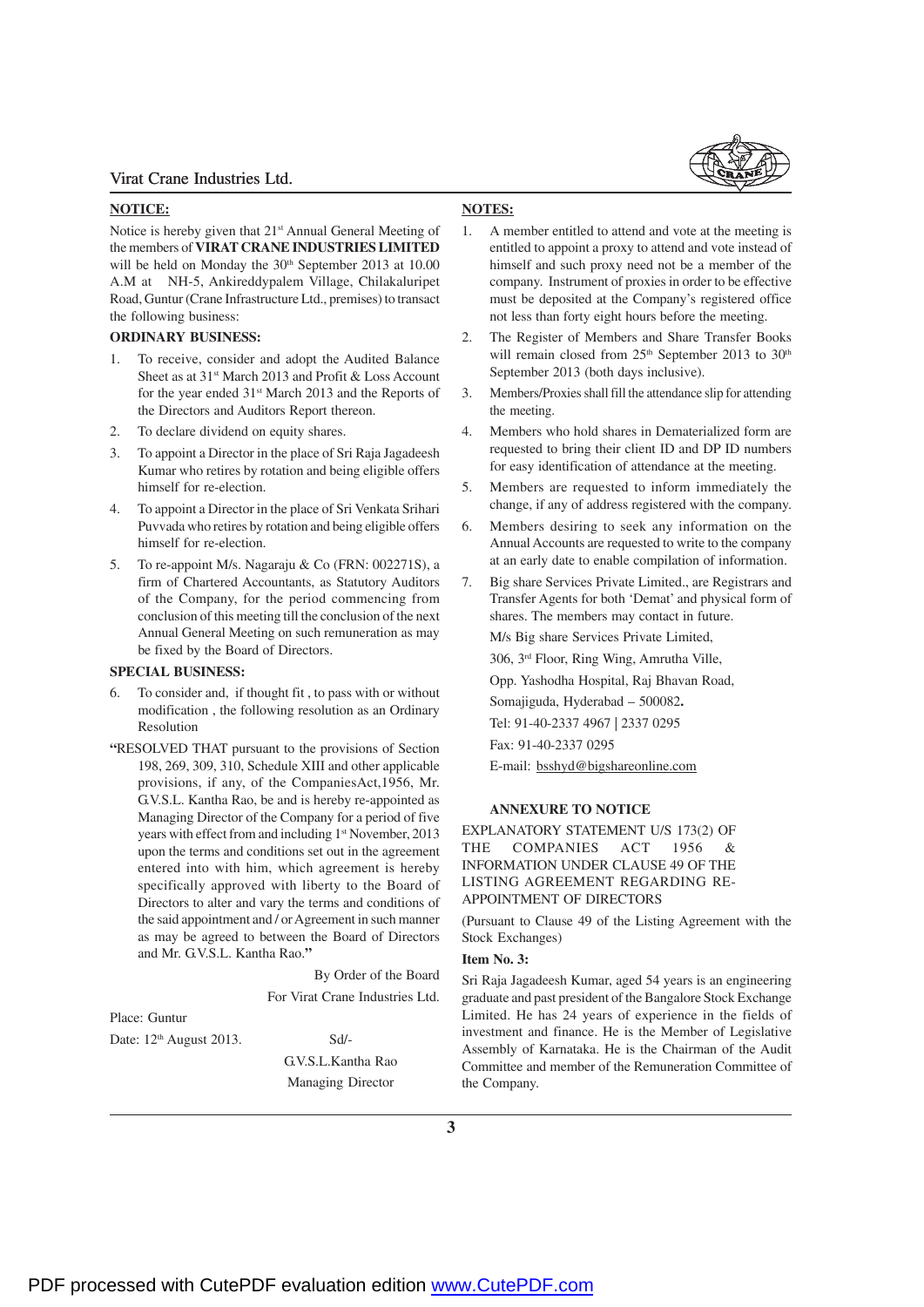## **Item No. 4:**

Sri Venkata Srihari Puvvada aged 42 years is a Graduate in Commerce and has experience in business of finance and investments. He has rich experience in trading and marketing business.

#### **Item No. 5:**

Mr. G.V.S.L. Kantha Rao was re-appointed as the managing Director of the company for a period of five years with effect from 1<sup>st</sup> November 2013 by the board of Director at their meeting held on  $12<sup>th</sup>$  August 2013 on the terms and conditions and remuneration as mentioned in the agreement entered into by the board of Directors and the said Mr. G.V.S.L. Kantha Rao. The remuneration of Mr. G.V.S.L. Kantha Rao has been approved by the remuneration committee at their meeting held on 12<sup>th</sup> August 2013. The abstract of the terms and conditions and remuneration of the agreement are as detailed below.

#### **i.Remuneration:**

- a) Salary Limit Range: Rs. 1,00,000/- to Rs. 2,00,000/ per month as may be determined by the Board.
- b) Commission: Commission is payable @1% on profits computed under section 349 of the CompaniesAct,1956.
- c) Perquisites : Reimbursement of medical expenses for self and family, one month salary in a year or three months salary over a period of three years.
- d) Car : The company shall provide a car
- e) Telephone :The company shall provide a telephone at residence and further agrees to provide one mobile phone.
- f) Accidental Insurance Premium: The company agrees to bear Health insurance premium for self and Family subject to maximum Rs. 5000/- p.m
- g) The Company also agrees to reimburse the additional Medical expenditure, if any, incurred in excess of the Insurance claim with approval of Board
- h) Club fees: Fees of one club in Guntur city. No admission and membership fees will be paid.
- i) Payment of Gratuity at the end of the tenure shall not exceed 15 days salary for each completed year of service or at the rate as may be notified by the government from time to time.



j) Reimbursement of leave travel concession for self and family once in a year subject to a maximum of one month salary.

## **II**. **MINIMUM REMUNERATION:**

Notwithstanding anything to the contrary herein contained where in any financial year during the currency of the tenure of Mr. G.V.S.L. Kantha Rao, the company has no profits or its profits are inadequate the company will pay remuneration by way of salary, incentive, remuneration benefits perquisites and allowances as specified above.

The aggregate of the remuneration as aforesaid shall be within the maximum limits as laid down under section 198,309,310 and all other applicable provisions, if any, of the act read with Schedule XIII of the Act, as amended and as in force from time to time.

In compliance with the provisions of section 309,310 and 311 read with schedule XIII of the act, the re-appointment of Mr. G.V.S.L. Kantha Rao are now being placed before the members in general meeting for their approval. The board commends the resolution for acceptance by the members.

The above details may please be treated as an abstract of terms of re-appointment of Mr. G.V.S.L. Kantha Rao as Managing Director under section 302 of the companies act, 1956.

Mr. G.V.S.L. Kantha Rao has over 29 years of experience in business management. He has managing the company, even in adverse market conditions. He is also the Managing Director of M/s. Virat Crane Agri-Tech Ltd., without any remuneration.

None of the Directors, except Mr. G.V.S.L. Kantha Rao is concerned or interested in the resolution.

Your Directors recommend resolution for your approval.

By Order of the Board

For Virat Crane Industries Ltd.,

Date:  $12<sup>th</sup>$  August 2013. Sd/-

Place: Guntur

G.V.S.L. Kantha Rao

Managing Director

## **DIRECTOR REPORT**

## **FINANCIAL RESULTS:**

Your directors have pleasure in presenting the Twenty-First Annual Report of the Company together with the Audited Statements of Accounts for the year ended 31<sup>st</sup> March 2013.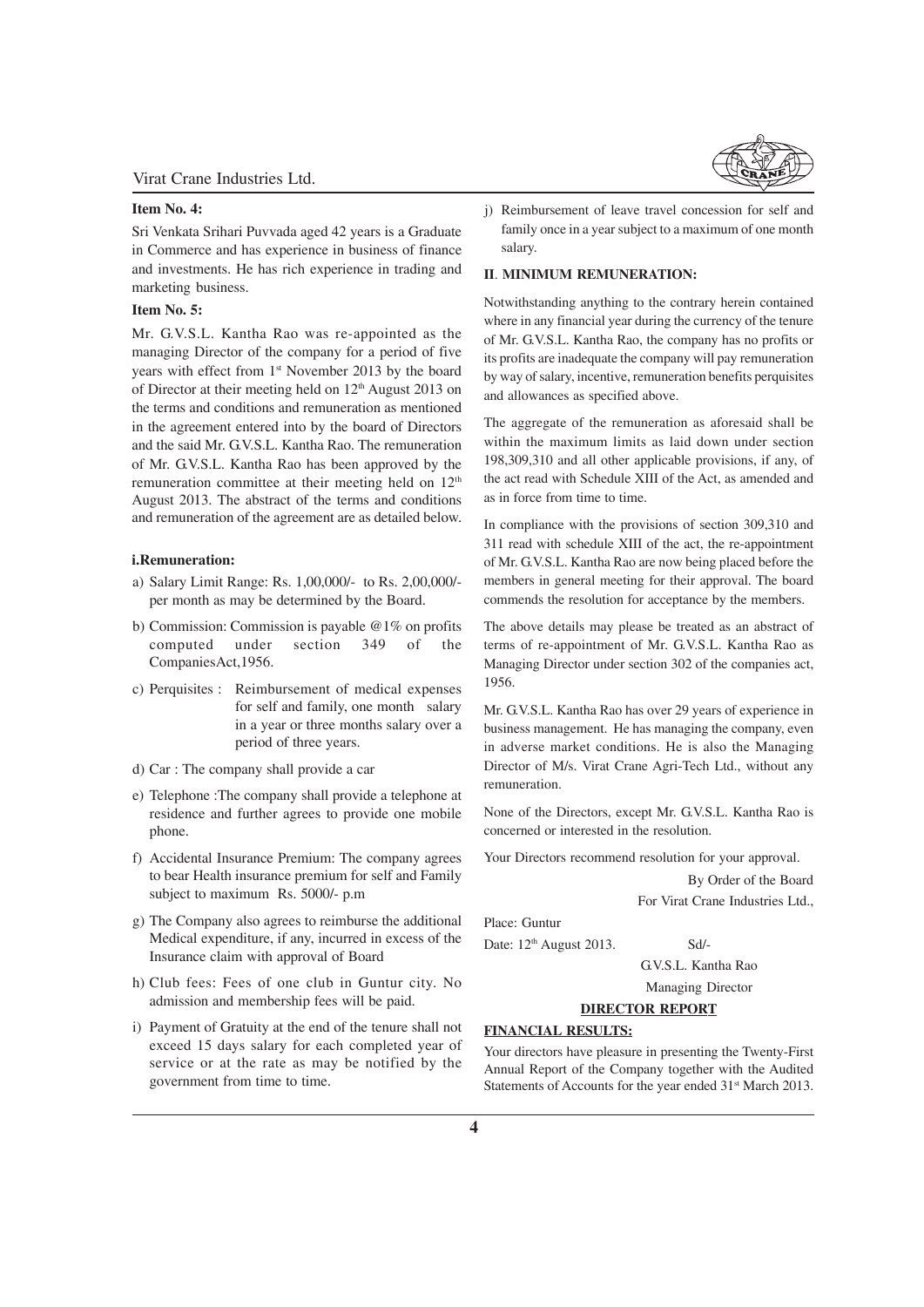

|                                    |           | (Rs. In Lacs) |
|------------------------------------|-----------|---------------|
|                                    | 2012-2013 | 2011-2012     |
| Sales and Other Income             | 3429.72   | 3578.62       |
| Profit/(Loss) before Interest $\&$ |           |               |
| Depreciation                       | 298.93    | 106.39        |
| Interest                           | 51.70     | 13.30         |
| Depreciation                       | 17.93     | 16.46         |
| Profit before exceptional and      |           |               |
| extraordinary items                | 229.30    | 76.63         |
| Profit/(Loss) before Tax           | 217.68    | 70.56         |
| Deferred-tax (expenses) / Income   | (2.57)    | 21.17         |
| $Income$ -tax – (Current Tax)      | (75.00)   | (34.00)       |
| Profit (Loss) after Taxation       | 140.11    | 57.73         |
| $EPS - Basic$                      | 0.69      | 0.28          |
| EPS – Diluted                      | 0.69      | 0.28          |

During the year under review, the Company has achieved turnover of Rs. 3429.72 lakhs as compared to the previous year Rs. 3578.62 lakhs. The profit before interest and depreciation is Rs. 298.93 lakhs as compared to the previous year of Rs. 106.39 lakhs. The net profit after providing for interest and depreciation is Rs. 229.30 lakhs as compared to the previous of Rs. 76.63 lakhs. The net profit after taxation Rs. 140.11 lakhs is carried forward to balance sheet. The Directors of your company are of the view that the performance of your company would improve in the next financial year.

## **DIVIDENDS:**

In view of the Company's profitable performance, your directors are pleased to recommend for approval of shareholders a Final Dividend of 5% (Re 50 paisa per share) on 2,04,20,300 Equity shares of the company in respect of the financial year 2012-2013. The final Dividend if declared as above, would involve an outflow of Rs 102.10 Lakhs towards Dividend and Rs. 16.56 lakhs towards Dividend Tax resulting total outflow of Rs. 118.66 Lakhs. (Approx).

The paid up capital of your company remained unchanged at Rs. 20,42,03,000/-. Earning per share was Rs 0.69.

#### **PUBLIC DEPOSITS:**

The company has not accepted/renewed Fixed Deposits from Shareholders, Employees and Public during the period under review.

#### **LISTING:**

The Company's shares are listed at The Mumbai Stock Exchange Ltd., Jeejee Bhoy Towers, Dalal Street, Mumbai-400001.

#### **DIRECTORS:**

Mr. Raja Jagadeesh Kumar and Mr. Venkata Srihari Puvvada, retires by rotation in accordance with Articles of Association of the Company and being eligible for reappointment offers themselves for reappointment.

None of the Directors of the Company are disqualified for being appointed as Directors as specified in Section 274 of the Companies Act, 1956.

## **DIRECTORS RESPONSIBILITY STATEMENT:**

Pursuant to the requirements of section 217 (2AA) of the companies act 1956 with respect to the directors responsibility statements it is hereby confirmed that:

- a) in the preparation of the Annual Accounts for the year 2012-2013 the applicable accounting standards have been followed with proper explanations where required.
- b) The directors have selected such accounting policies and applied them consistently and made judgements and estimates to give a true and fare view of the state of affairs of the company as at 31.03.2013 and of the loss of the company for that year.
- c) Proper and sufficient care is taken for the maintenance of adequate accounting records in accordance with the provisions of the Companies Act 1956 for safeguarding the assets of the Company and for prevention and detection of fraud and irregularities.
- d) The Annual Accounts are prepared on a going concern basis.

## **AUDIT COMMITTEE:**

The company has an audit committee, whose composition, role functions and powers are in accordance with the legal/ SEBI requirements. The Audit Committee comprises of Sri R.Jagadish Kumar, Sri G.Subba Rao and Sri P.Bhaska Rao as members.

#### **CORPORATE GOVERNANCE:**

A separate section on Corporate Governance along with auditor's certificate is attached to this report. A note on Management discussion and analysis is also attached to this report.

## **STATUTORY AUDITORS:**

The Statutory Auditors M/s. Nagaraju & Co (FRN: 002271S) Chartered Accountants, Guntur, retire at the ensuring Annual General Meeting and have confirmed their eligibility and willingness to accept office, your Directors propose the reappointment of M/s. Nagaraju & Co, as Statutory Auditors to hold office until the conclusion of the next Annual General Meeting of the Company.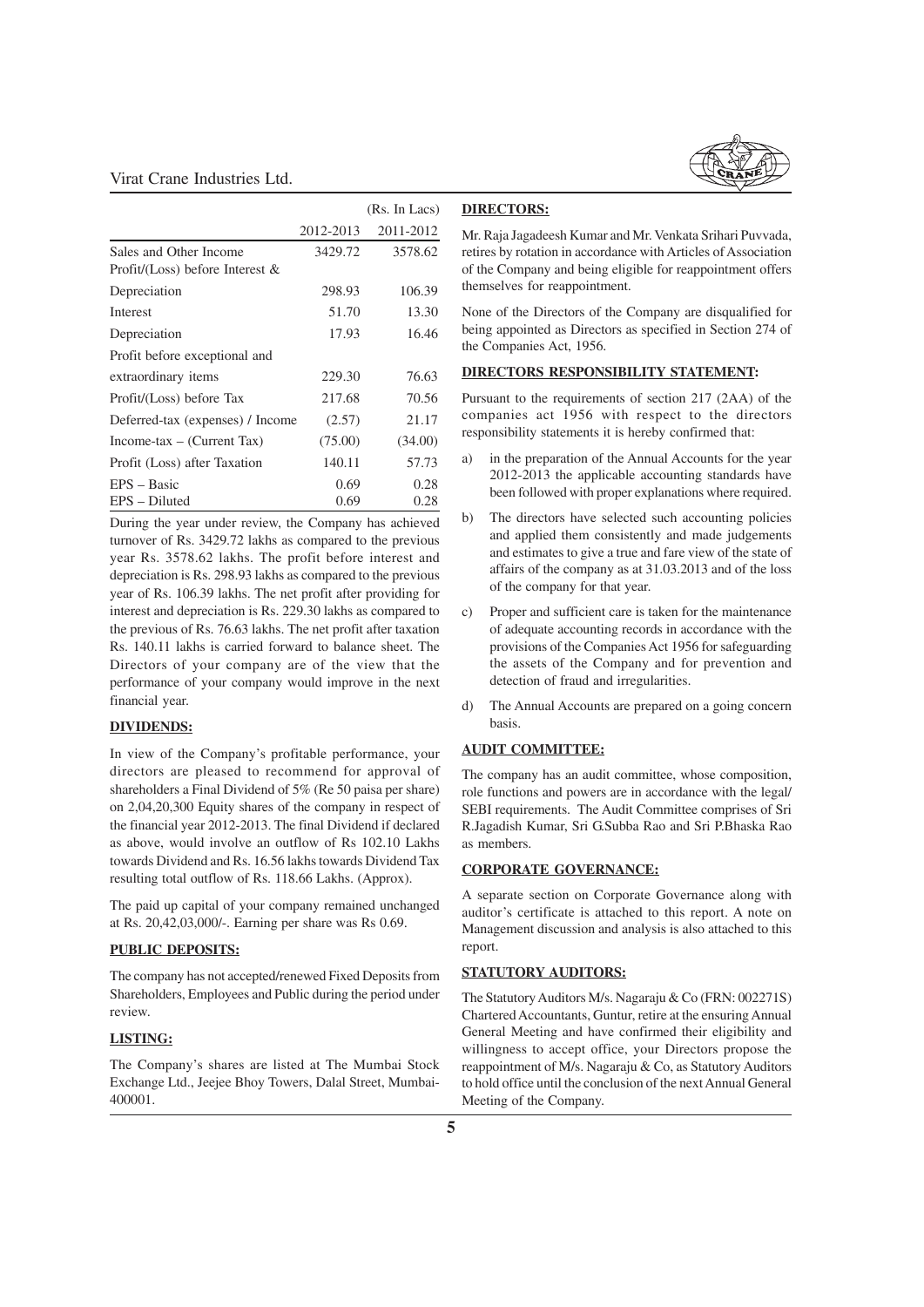#### **COST AUDITORS:**

Pursuant to the provisions of the Section 233B of the Companies Act, 1956 and other applicable rules, the Board of Directors of your Company had appointed, subject to the approval of the Central Government Mr. Chandra Sekhar.A, Annavarapu & Co, Cost Accountants, Guntur to carry out an audit of Cost accounts of the Company for accounting year ending  $31<sup>st</sup>$  March 2014.

## **PERSONNEL:**

The Management appreciated the efforts of the employees of the company and its subsidiary for their co-operation and support during the year and acknowledge their contribution.

There are no employees as per the provision of Section 217 (2A) of the Companies Act 1956, employed throughout the year who are in receipt of remuneration of Rs. 24,00,000/ or more or employed for part of the year and in receipt of Rs. 200000/- per month.

## **CONSERVATION OF ENERGY, TECHNOLOGY ABSORPTION AND FOREIGN EXCHANGE EARNINGS/OUTGOINGS:**

Consumption of energy is very insignificant, as the company's production is very much low. However the company has taken adequate steps to conserve the energy.

Foreign exchange earnings/outgoings: NIL

**ACKNOWLEDGEMENTS:**

The directors of the company placed their appreciation to the bankers of the company, various Government Authorities, employees, distributors and Bankers for their cooperation. For and on behalf of the Board

Sd/- Sd/- P.BHASKARA RAO G.V.S.L.KANTHA RAO DIRECTOR MANAGING DIRECTOR

Place: Guntur

Date:  $12<sup>th</sup>$  August 2013.

## **ANNEXURE TO DIRECTORS REPORT CORPORATE GOVERNANCE:**

## **1. Company's Philosophy:**

The Company believes good corporate governance that leads to long-term relationship with shareholders, customers, employees and other stakeholders. The Board has constituted various committees, for smooth and swift functioning of the company. The company has setup, audit committee, share transfer committee and Remuneration committee. Corporate Governance practices are being further strengthened.

## **2. Board of Directors:**

The Board of directors comprises of five directors. The details of their category, directorships and attendance are as under:

| Sl.            | Name of the    | Category    |         |          | Attendance particulars of Board | No.of other            |            |
|----------------|----------------|-------------|---------|----------|---------------------------------|------------------------|------------|
| N <sub>0</sub> | Director       |             | Meeting |          |                                 | Directorship/Committee |            |
|                |                |             | Held    | Attended | Last AGM                        |                        | Membership |
| $\mathbf{1}$   | Sri G.Subba    | Promoter    | 5       | 5        | N <sub>0</sub>                  | $\overline{2}$         | 2          |
|                | Rao            |             |         |          |                                 |                        |            |
| 2              | Sri R Jagadish | $Non -$     | 5       | 5        | N <sub>0</sub>                  | --                     |            |
|                | kumar          | Executive   |         |          |                                 |                        | 3          |
|                |                | Independent |         |          |                                 |                        |            |
| 3              | Sri P Bhaskara | $Non -$     | 5       | 5        | Yes                             | $\overline{2}$         | 3          |
|                | Rao            | Executive   |         |          |                                 |                        |            |
|                |                | Independent |         |          |                                 |                        |            |
| $\overline{4}$ | Sri P V Sri    | $Non-$      | 5       | 5        | Yes                             |                        |            |
|                | Hari           | Executive   |         |          |                                 |                        |            |
| 5              | <b>SRIGVLS</b> | Executive   | 5       | 5        | Yes                             | $\overline{4}$         |            |
|                | Kantha Rao     | Promoter    |         |          |                                 |                        |            |

During the year the Board meetings were held on  $-15<sup>th</sup>$ May 2012, 14<sup>th</sup> August 2012, 30<sup>th</sup> August 2012, 15<sup>th</sup> November 2012 and 14th Feb 2013.

#### **3. Audit Committee & Remuneration Committee:**

#### **(a) Brief description of terms of reference**

The Terms of Reference of this committee cover the matters specified for Audit Committees under Clause 49 of the Listing Agreement as well as in Section 292A of the Companies Act, 1956, and are as follows:

a. Oversight of the Company's financial reporting process and the disclosure of its financial information to ensure that the financial statement is correct, sufficient and credible.

b. Recommending the appointment and removal of external auditor, fixation of audit fee and also approval for payment for any other services.

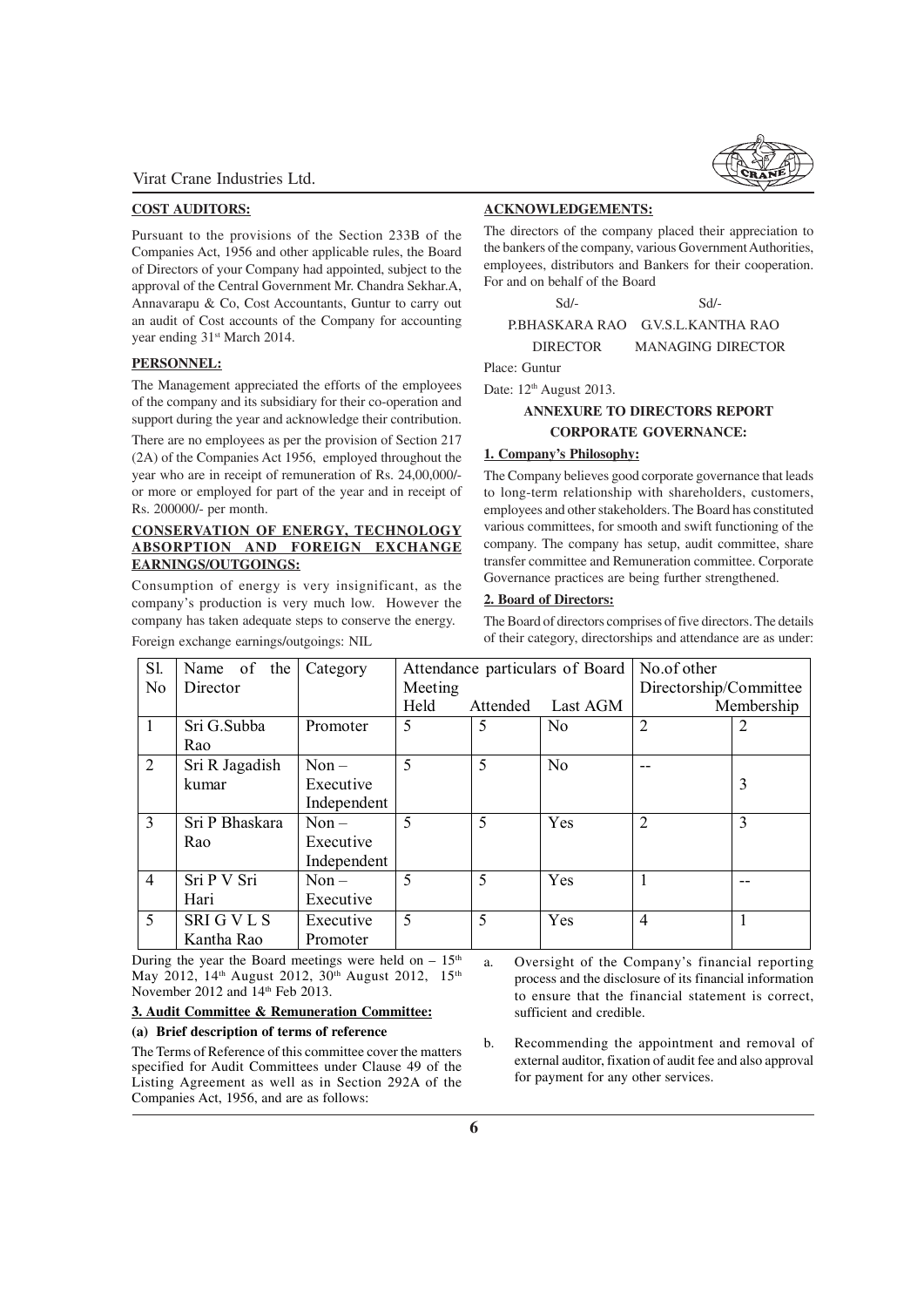- c. Reviewing with management the annual financial statements before submission to the Board, focusing primarily on:
- Any changes in accounting policies and practices
- Major accounting entries based on exercise of judgment by management
- Qualifications in draft Auditors' Report
- Significant adjustments arising out of audit
- The going concern assumption
- Compliance with stock exchange and legal requirements concerning financial statements
- Any related party transactions i.e. transactions of the company of material nature, with promoters or the management, their subsidiaries or relatives etc., that may have potential conflict with the interests of the Company at large.
- d. Reviewing with the management, external and internal auditors, and the adequacy of internal control systems.
- e. Reviewing the adequacy of internal audit function, including the structure of the internal audit department, staffing and seniority of the official heading the department, reporting structure coverage and frequency of internal audit.
- f. Discussion with internal auditors of any significant findings and follow up there on.
- g. Reviewing the findings of any internal investigations by the internal auditors into matters where there is suspected fraud or irregularity or a failure of internal control systems of a material nature and reporting the matter to the Board.
- h Discussion with external auditors, before the audit commences, the nature and scope of audit as well as have post audit discussion to ascertain any area of concern.
- i. Reviewing the Company's financial and risk management policies.
- j. Other matters as assigned/specified by the Board from time to time.

## **(b) Composition, Meetings and Attendance during the year**

The Audit Committee comprises of three Independent Non-Executive Directors. During the year committee meet 4 times during the year on  $15<sup>th</sup>$  May 2012,  $14<sup>th</sup>$  August 2012, 15<sup>th</sup> November 2012 and 14<sup>th</sup> Feb 2013. The attendance of the each member of the committee is given below:

| Directors             | Chairman<br>/Member | Category   | of<br>No.<br>meetings<br>attended |
|-----------------------|---------------------|------------|-----------------------------------|
| Sri R. Jagadish Kumar | Chairman            | I & N.E.D  |                                   |
| Sri P. Bhaskara Rao   | Member              | I & N.E.D. |                                   |
| Sri G. Subba Rao      | Member              | N.E.D.     |                                   |

## **REMUNERATION COMMITTEE**

## **(a) Terms of Reference**

The Company had constituted the Remuneration Committee. The broad terms of reference are to determine and recommend to Board, Compensation payable to Executive Directors, appraisal of the performance of the

Managing Directors / Wholetime Directors and to determine and advise the Board for the payment of annual commission/ compensation to the Non-Executive Director.

#### **(b) Composition, Meetings and Attendance during the year**

The Remuneration Committee comprises of total three Non-Executive Directors. The committee comprises as follows:

| Directors             | Chairman/ | Category   |
|-----------------------|-----------|------------|
|                       | Member    |            |
| Sri R. Jagadish Kumar | Chairman  | I & N.E.D. |
| Sri P. Bhaskara Rao   | Member    | I & N.E.D. |
| Sri G. Subba Rao      | Member    | N.E.D.     |

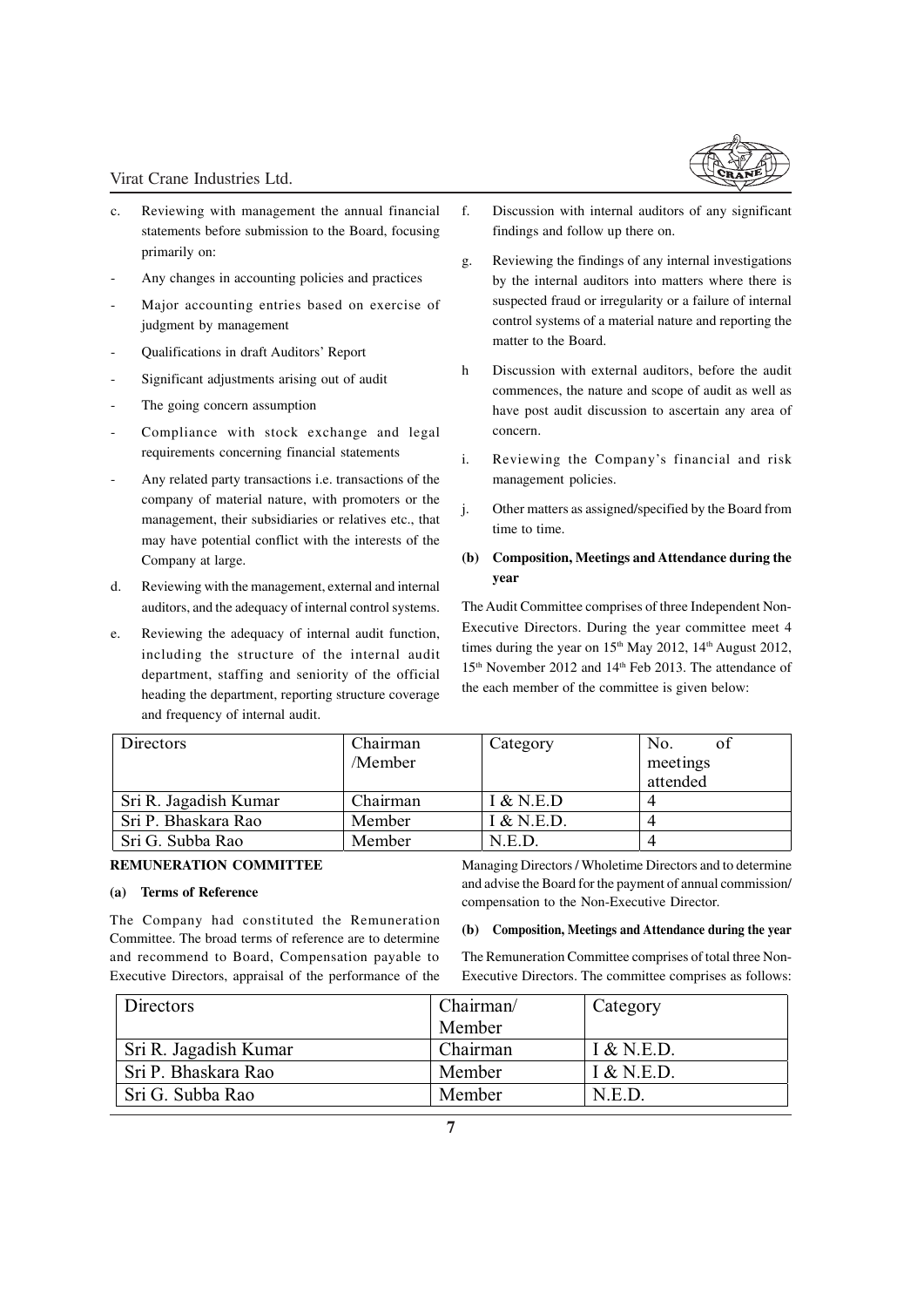#### **(c) Remuneration of Directors**

The Company pays remuneration to its Managing Directors / Whole time Directors by way of salary, perquisites and allowances etc. Salary is paid within the range approved by the shareholders. The aggregate value of salary and perquisites and other benefits paid for the year ending 31<sup>st</sup> March 2013 to Sri G.V.S.L.Kantha Rao, Managing Director is Rs 2,79,000/-p.a.

#### **4. Share holders and Share Transfers committee.**

The Company has a shareholders and Share Transfers committee of the Board comprising of Sri P.Bhaska Rao, Sri R.Jagadish Kumar, and Sri G.V.S.L.Kantha Rao. The committee approves of issue of duplicate share certificates, share transfers and review & redresses of shareholders' grievances like non-transfer of Shares etc. All the complaints of the Shareholders are resolved satisfactorily. The committee meets periodically or as often as required or as often as required.

## **5. General Body Meetings:**

|       | The details of last 3 AGM's are: |                                                                    |                            |                   |  |  |
|-------|----------------------------------|--------------------------------------------------------------------|----------------------------|-------------------|--|--|
| S.No. | Year                             | Place                                                              | Date & Time                | Remarks           |  |  |
| 1.    | 2009-2010                        | Factory premises<br>Ankireddypalem<br>Chilakaluripet Road, Guntur. | 31.12.2010<br>at 10.00 AM  | No postal ballot  |  |  |
| 2.    | 2010-2011                        | $-do-$                                                             | 31.12.2011<br>at 10.00 AM  | No postal ballot. |  |  |
| 3.    | 2011-2012                        | $-do-$                                                             | 29.09.2012<br>at 10.00 A.M | No postal ballot  |  |  |

## **6. Disclosures:**

A. None of the transactions with any related parties are in conflict with the interest of the

Company. The details of the related party transaction are furnished in notes to accounts.

B. There are no instances of non-compliance of any matter related to capital markets during the last three years.

## **7. Means of communication:**

The quarterly, half yearly and annual results are sent to Stock Exchanges at Hyderabad and Mumbai. They are also published in English and Telugu news papers.

## **8.General share holders information.**

#### **1. Annual General Meeting:**

Date & time : 30.09.2013 at 10.00 A.M

 Place : Factory premises (Crane Infrastructure Ltd.) at Ankireddypalem village, Chilakaluripet Road,Guntur .

## **Financial Calendar:**

April 2012 to March 2013

| 1st quarter results                       | : Normally last week of July                          |
|-------------------------------------------|-------------------------------------------------------|
| $2nd$ quarter results                     | : Normally last week of October                       |
| $3rd$ quarter results                     | : Normally last week of January                       |
| $4th$ quarter results                     | : Normally last week of April                         |
| Audited Annual Results : Last Week of May |                                                       |
|                                           | Dates of book closure: 25.09.2013 to 30.09.2013 (Both |
| Days Inclusive)                           |                                                       |
|                                           |                                                       |

**Listing on Stock Exchange:** Bombay Stock Exchange (BSE).

**Stock Code:** BSE: 519457.

ISIN of Dematerialized shares: INE 295C 01014.

## **STOCK PRICE DATA:**

## **Monthly High and Low quotations in BSE for the financial year 2012-2013.**

| Month            | Open $(Rs.)$ | High (Rs.) | Low(Rs.) | Close (Rs.) | No. of Shares |
|------------------|--------------|------------|----------|-------------|---------------|
| April 2012       | 4.61         | 4.64       | 4.11     | 4.15        | 9684          |
| May 2012         | 4.10         | 4.20       | 3.73     | 3.73        | 4616          |
| June 2012        | 3.73         | 3.90       | 3.56     | 3.75        | 11532         |
| <b>July 2012</b> | 3.93         | 6.56       | 3.93     | 6.23        | 9883          |
| August 2012      | 6.44         | 6.44       | 4.00     | 4.00        | 11755         |
| September 2012   | 3.82         | 4.15       | 3.66     | 3.79        | 10100         |
| October 2012     | 3.97         | 8.12       | 3.97     | 7.41        | 94657         |
| November 2012    | 7.78         | 7.78       | 5.76     | 6.34        | 58836         |
| December 2012    | 6.65         | 7.30       | 5.99     | 5.99        | 58615         |
| January 2013     | 5.71         | 6.51       | 5.27     | 5.55        | 65611         |
| February 2013    | 5.55         | 7.00       | 4.80     | 5.74        | 15081         |
| March 2013       | 5.46         | 6.02       | 4.69     | 5.40        | 35245         |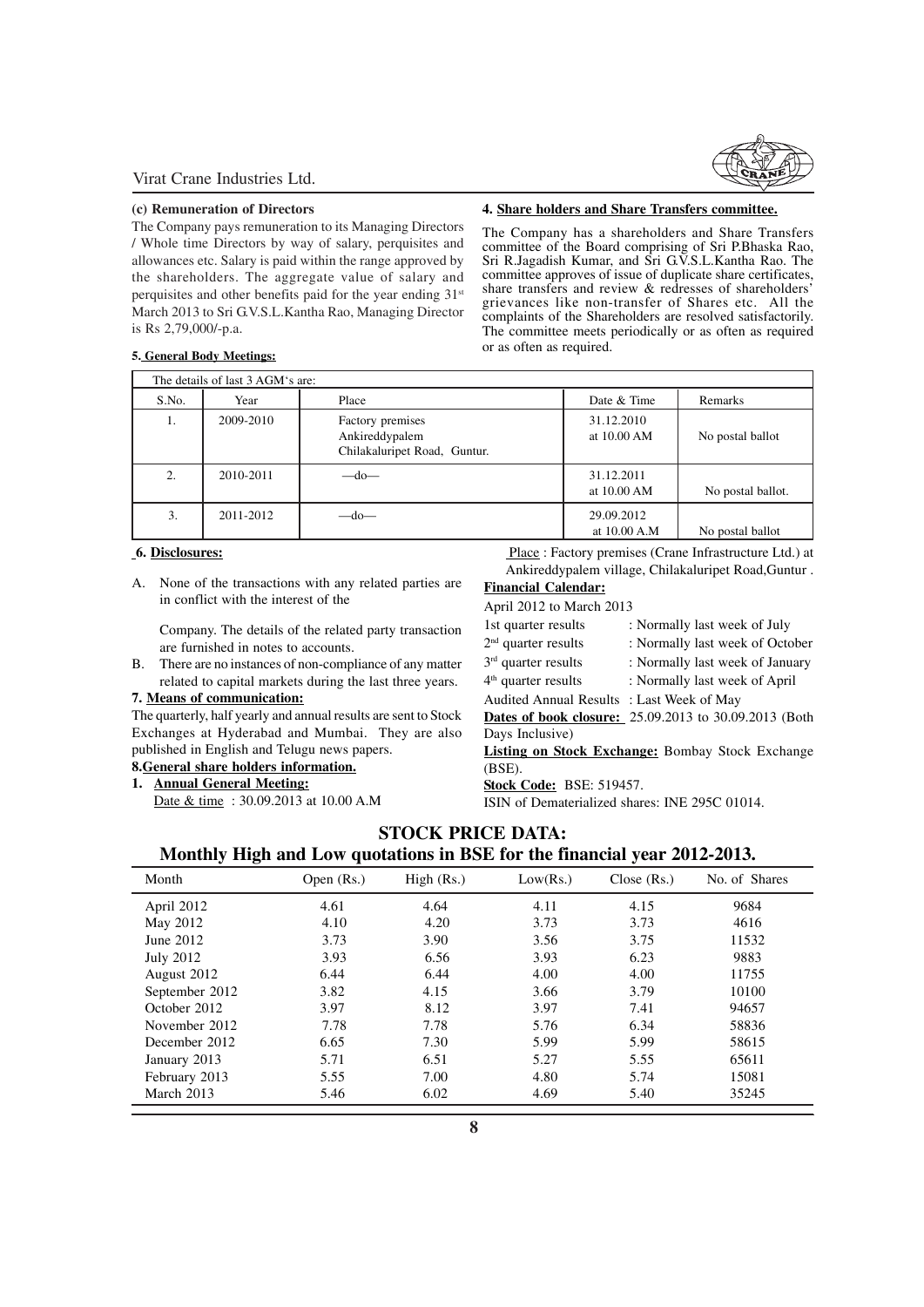#### **Registrars and Transfer Agents:**

Your Registrar and Share Transfer Agents of the Company M/s Big share Services Private Limited, 306, 3rd Floor, Ring Wing, Amrutha Ville, Opp. Yashodha Hospital, Raj Bhavan Road, Somajiguda, Hyderabad – 500082**.** Tel: 91-40-2337 4967|23370295 Fax:91-40-23370295 E-mail: bsshyd@bigshareonline.com

| <b>CATEGORY</b>              | No.of Share   | Total No of | % of Share |
|------------------------------|---------------|-------------|------------|
|                              | Share Holders | Shares held | Holding    |
| Individuals                  | 6840          | 4567286     | 22.36      |
| Companies                    | 81            | 449114      | 2.20       |
| FI / Banks                   | 2             | 22300       | 0.11       |
| Promoters/                   | 129           | 15299823    | 74.91      |
| Directors and their          |               |             |            |
| Relatives                    |               |             |            |
| Mutual Funds                 |               | 5000        | 0.02       |
| NRI's/OCB's/Clearing Members | 60            | 80227       | 0.40       |
| TOTAL.                       | 7185          | 20423750    | 100.00     |

## **The distribution of share holding as 31.03.2013 is as follows:**

| No.of equity<br>Shares held (Range) | No.of share<br>holders | % of total<br>shareholder | No.of shares<br>held | $\%$ of total<br>shares |
|-------------------------------------|------------------------|---------------------------|----------------------|-------------------------|
| 1-5000                              | 6053                   | 85.0977                   | 1370070              | 6.7082                  |
| 5001-10000                          | 512                    | 7.1981                    | 429085               | 2.1009                  |
| 10001-20000                         | 236                    | 3.3179                    | 357125               | 1.7486                  |
| 20001-30000                         | 115                    | 1.6168                    | 292052               | 1.4300                  |
| 30001-40000                         | 32                     | 0.4499                    | 111952               | 0.5481                  |
| 40001-50000                         | 61                     | 0.8576                    | 293972               | 1.4394                  |
| 50001-100000                        | 61                     | 0.8576                    | 446557               | 2.1865                  |
| 100001 $&$ above                    | 43                     | 0.6044                    | 17122937             | 83.8383                 |
| Total                               | 7173                   | 100.00                    | 20423750             | 100.00                  |

**Dematerialization of shares:** The shares fall under compulsory dematerialization.

The company has not issued any GDRs/ADRs/Warrants or any other convertible instruments.

**Plant Location:** Nunna, Nuzvid Road, Vijayawada.

**Regd. Office and** 25-2-1, Opp. Mastan Darga, G.T.Road, Guntur-522 004.

### **Address for correspondence:**

## **ANNEXURE TO DIRECTORS REPORT:**

## **MANAGEMENT DISCUSSION AND ANALYSIS:**

- A) Scope and Potential: The Company's Plan as contemplated for expansion of the market network for the products – Chewable products, Ghee products and other new products (in course of diversification) is anticipated in the near future .
- B) Opportunities and Challenges:
	- 1. Opportunities: The Company is trying to explore new markets through out India apart from Andhra Pradesh from the point of view of the present Parent & Subsidiary Companies.

2. Challenges: Stiff competition from unorganized markets and the Government controls / bans at any point of time.

C) Out Look: The Company is continuously studying various propositions to diversify its activities. The Management is confident that they will be successfully implemented once they are finalized. With the proposed merger the Company firmly believes to expand, diversify and explore new opportunities.

- D) Risks & Concerns: There is lot of awareness among public with respect to availability of products of other Brands.
- E) Internal Control System is reasonable and adequate.
- F) Financial performance:
	- 1) Capital Structure: The company has only equity shares and the paid-up capital is Rs.2042.03 lacs
	- 2) Loan Profile: Nil
	- 3) Assets: The Company is having net tangible fixed assets of Rs. 149.48 lacs after revaluation of Company's Freehold land and Buildings.
- G) Cautionary Statement: The Market fluctuations and government polices/ regulations will have an impact on the projections and the future outlook.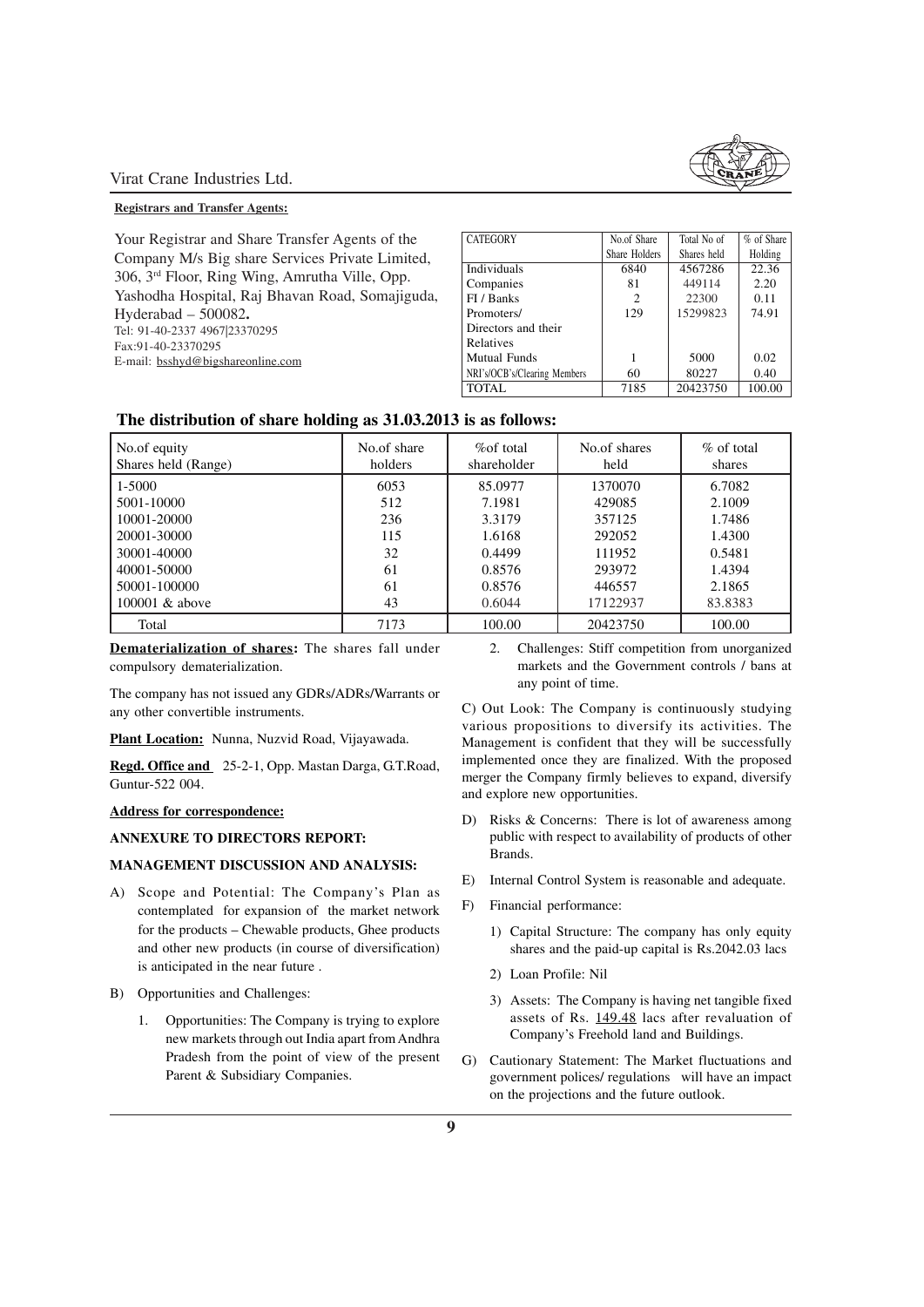

## **MANAGING DIRECTOR / CHIEF FINANCIAL OFFICER CERTIFICATION**

We have reviewed Financial Statements and Cash Flow Statements for the year April 1, 2012 to March 31, 2013 and to the best of our Knowledge and belief:

- I) These statements do not contain any materially untrue statement or omit any material fact or contain statements that might be misleading;
- II) These statements together present a true and fair view of the company's affairs and are in compliance with existing accounting standards, applicable laws and regulations;
- III) No transaction entered into by the company during the above said period which is fraudulent, illegal or violate of the company's Code of Conduct.

Further, we accept that it is our responsibility to establish and maintain internal controls for financial reporting. Accordingly, we have evaluated the effectiveness of internal control systems of the company pertaining to Financial Statements and have disclosed to the Auditors and Audit Committee, wherever applicable:

- a) Deficiencies in the design or operation of internal controls, if any which come to our notice and steps have been taken/ proposed to be taken to rectify these deficiencies.
- b) Significant changes in internal control over financial reporting during the year:
- c) Significant changes in accounting policies during the year and that the same have been disclosed in the notice to the financial statements:
- d) Instances of significant fraud of which we became aware and the involvement therein, if any, of the management or an employee having a significant role in the company's internal control system over financial reporting.
- e) The disclosures have been received from the senior management personnel relating to the financial and commercial transaction in which they or their relative may have personal interest. However none of these transactions have conflict with the interest of the company at large.

 **Sd/- G.V.S.L.KANTHA RAO MANAGING DIRECTOR Virat Crane Industries Ltd.**

Place: Guntur Date: 12<sup>th</sup> August 2013

## **AUDITORS' CERTIFICATE ON CORPORATE GOVERNANCE**

## To **The Members of Virat Crane Industries Ltd.,**

We have examined the compliance of conditions of Corporate Governance by **Virat Crane Industries Ltd.,** Guntur for the year ended 31<sup>st</sup> March, 2013 as stipulated in Clause 49 of the listing agreements entered by the company with the Stock Exchanges.

The compliance of conditions of Corporate Governance is the responsibility of the Management. Our examination was limited to procedures and implementation thereof, adopted by the Company for ensuring the compliance of the conditions of Corporate Governance. It is neither an audit nor an expression of opinion on the financial statements of the Company.

In our opinion and to the best of our knowledge and information and accordance to the explanations given to us, we certify that the Company has complied with the conditions of Corporate Governance as stipulated in the above mentioned Listing Agreements as applicable to the Company.

We have been explained that no investor grievances are pending for a period exceeding one month against the Company as per the records maintained by the Company.

We further state that such compliance is neither an assurance as to the future viability of the company nor the efficiency or effectiveness with which the Management has conducted the affairs of the Company.

> **For Nagaraju & Co** Chartered Accountants Sd/- K.Nagaraju **Proprietor** Membership No: 020474

Place: Guntur Date: 12<sup>th</sup> August 2013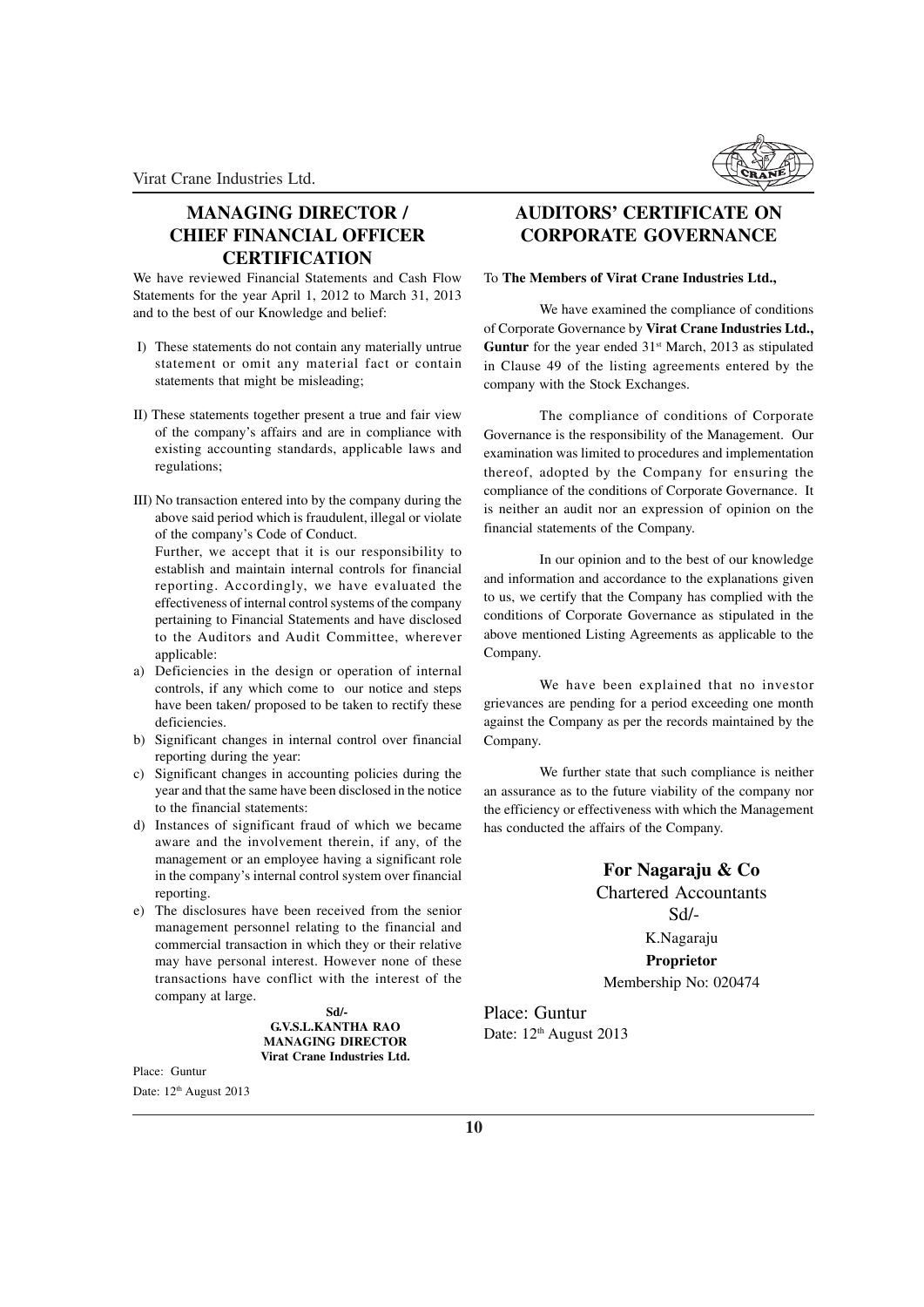## **AUDITORS' REPORT TO THE MEMBERS OF VIRAT CRANE INDUSTRIES LIMITED REPORT ON THE FINANCIAL STATEMENTS**

We have audited the accompanying financial statements of **VIRAT CRANE INDUSTRIES LIMITED,** Which comprise the Balance Sheet as at 31st March, 2013, and the Statement of Profit and Loss and Cash Flow Statement for the year then ended, and a summary of significant accounting policies and other explanatory information.

## **MANAGEMENT RESPONSIBILTY FOR THE FINANCIAL STATEMENTS**

Management is responsible for the preparation of these financial statements that give a true and fair view of the Financial position, financial performance and cash flows of the Company in accordance with the Accounting Standards referred to in sub section (3C) of section 211 of the Companies Act, 1956. This responsibility includes the design, implementation and maintenance of internal control relevant to the preparation and presentation of the financial statements that give a true and fair view and are free from material misstatements, whether due to fraud or error.

## **AUDITOR'S RESPONSIBILITY**

Our responsibility is to express an opinion on these financial statements based on our audit. We conducted our audit in accordance with the Standards on Auditing issued by the Institute of Chartered Accountants of India. Those Standards require that we comply with ethical requirements and plan and perform the audit to obtain reasonable assurance about whether the financial statements are free from material misstatement.

An audit involves performing procedures to obtain audit evidence about the amounts and disclosures in the financial statements. The procedures selected depend on the auditor's judgement, including the assessment of the risks of material misstatement of the financial statements, whether due to fraud or error. In making those risk assessments, the auditor considers internal control relevant to the Company's preparation and fair presentation of the financial statements in order to design audit procedures that are appropriate in the circumstances. An audit also includes evaluating the appropriateness of accounting policies used and the reasonableness of the accounting estimates made by management, as well as evaluating the overall presentation of the financial statements. We believe that the audit evidence we have obtained is sufficient and appropriate to provide a basis for our audit opinion

### **OPINION**

In our opinion and to the best of our information and according to the explanations given to us, the financial statements give the information required by the Act in the manner so required and give a true and fair view in conformity with the accounting principles generally accepted in India:

a) In the case of the Balance Sheet, of the state of affairs of the Company as at 31st March, 2013;

b) In the case of the Statement of Profit and Loss Account, of the profit for the year ended on that date; and

c) In the case of the Cash Flow Statement, of the cash flows for the year ended on that date.

## **REPORT ON OTHER LEGAL AND REGULATORY REQUIREMENTS**

1. As required by the Companies (Auditors' Report) Order, 2003 ("the Order") issued by the Central Government

Of India in terms of sub-section (4A) of section 227 of the Act, we give in the Annexure a statement on the matters specified in paragraphs 4 and 5 of the Order.

2. As required by section 227(3) of the Act, we report that:

a) We have obtained all the information and explanations which to the best of our knowledge and belief were necessary for the purpose of our audit;

b) In our opinion proper books of account as required by law have been kept by the Company so far as appears from our examination of those books;

c) The Balance Sheet, Statement of Profit and Loss and Cash Flow Statement dealt with by this Report arein agreement with the books of account;

d) In our opinion, the Balance Sheet, Statement of Profit and Loss and Cash Flow Statement comply with the Accounting Standards referred to in subsection (3C) of section 211 of the Companies Act, 1956;

e) On the basis of written representations received from the directors as on March 31, 2013 and taken on record by the Board of Directors, none of the directors is disqualified as on 31st March, 2013 from being appointed as a director in terms of clause (g) of sub-section (1) of section 274 of the Companies Act, 1956.

> For Nagaraju & Co Chartered Accountants Registration No: 002271S

Place: Guntur Date: 30<sup>th</sup> May, 2013

Sd/- K. Nagaraju Membership No: 020474

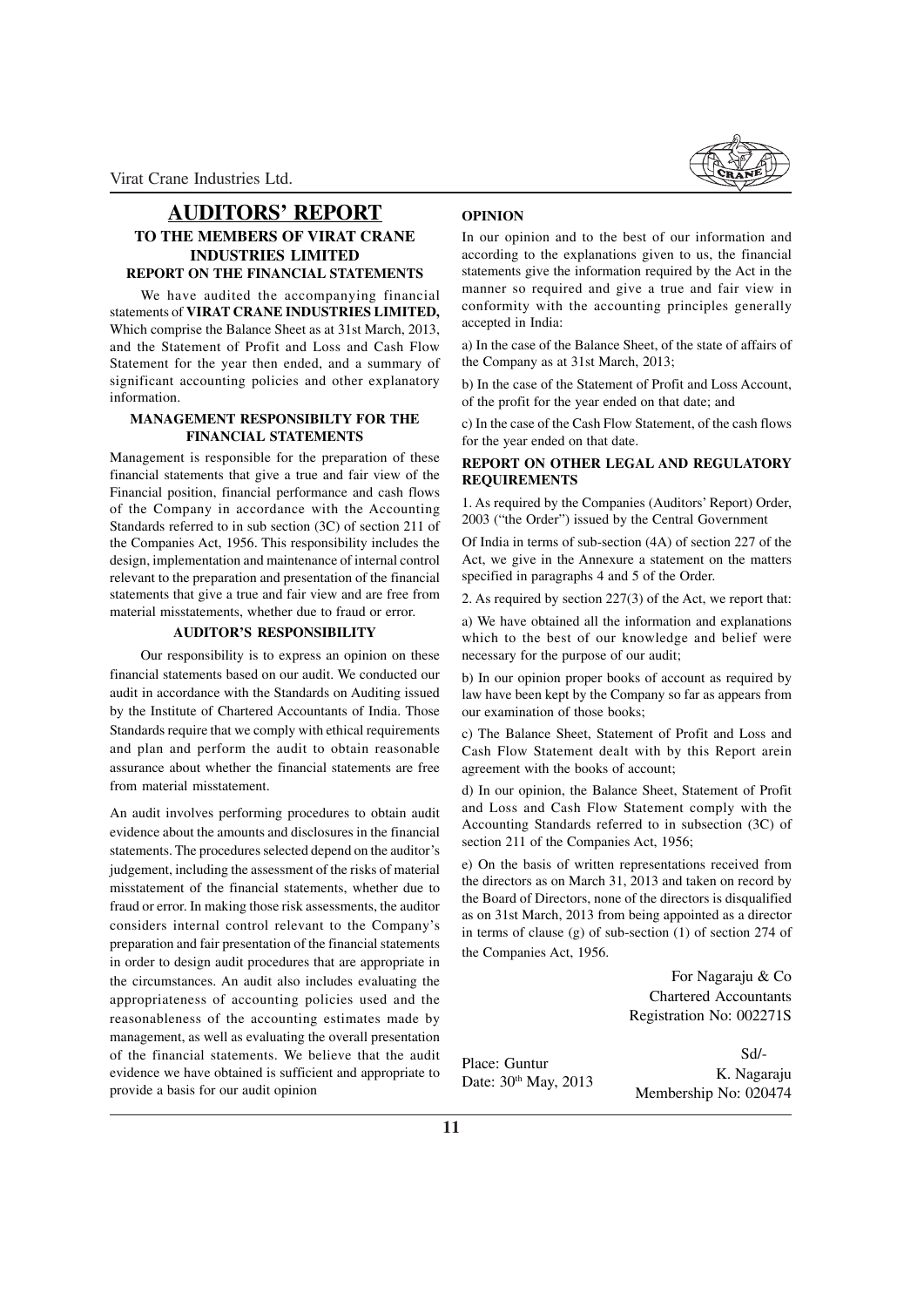## **ANNEXURE TO AUDIT REPORT:**

On the basis of such checks as we considered appropriate and according to the information and explanation given to us during the course of our audit, we report that:

**1. a)** The Company has maintained proper records showing full particulars, including quantitative details and situation of its fixed assets.

**b)** As explained to us, fixed assets have been physically verified by the management at reasonable intervals; no material discrepancies were noticed on such verification.

**c)** In our opinion and according to the information and explanations given to us, substantial part of fixed assets has not been disposed off during the year and therefore does not affect the going concern assumption.

- **2) a)** As explained to us, inventories have been physically verified during the year by the management at reasonable intervals.
- **b)** In our opinion and according to the information and explanations given to us, the procedures of physical verification of inventories followed by the management are reasonable and adequate in relation to the size of the company and the nature of its business.

**c)** In our opinion and on the basis of our examination of the records, the company is generally maintaining

proper records of its inventories. No material discrepancy was noticed on physical verification of stocks by

the management as compared to book records.

**3) a) i)** According to the information and explanations given to us and on the basis of our examination of the books of account, the Company has granted interest free unsecured loan to VIRAT CRANE AGRITECH LTD and CRANE INFRA STRUCTURE LTD register maintained under Section 301 of the Companies Act, 1956. The maximum amounts involved during the year are Rs. 510.86 lakhs and Rs. 138.62 lakhs and year end balances amounts to Rs. 510.86 lakhs and Rs. 138.62 lakhs respectively.



 **ii)** The other terms and conditions of such loans are not prejudicial to the interests of the Company.

**iii)** The amount is repayable on demand.

 **b)** According to the information and explanations given to us and on the basis of our examination of the

books of account, the Company has not taken loans from companies, firms or other parties listed in the

register maintained under Section 301 of the Companies Act, 1956. Thus sub clauses iii(f)  $\&$  iii(g) are not

applicable to the company.

**4)** In our opinion and according to the information and explanations given to us, there is generally an adequate internal control procedure commensurate with the size of the company and the nature of its business, for the purchase of inventories, fixed assets and with regards to sale of goods and services. During the course of our audit, no major instance of continuing failure to correct any weaknesses in the internal controls has been noticed.

**5)** Based on the audit procedures applied by us and according to the information and explanations provided by the management we are of the opinion that there were no contracts or arrangements that need to be entered in the register maintained under section 301 of the Companies Act 1956. Thus clauses v (a) and v (b) are not applicable to the Company.

**6)** The Company has not accepted deposits from the public within the meaning of Sections 58A and Section 58AA of the Companies Act, 1956 and the Companies (Acceptance of Deposits) Rules, 1975.

**7)** As per information & explanations given by the management, the Company has an internal audit system commensurate with its size and the nature of its business.

**8)** As per the section 209(1)(d) of the Companies Act, 1956 maintenance of the cost records is not compulsory.

**9) a)** According to the records of the company, undisputed statutory dues including Provident Fund, Investor Education and Protection Fund, Employees' State Insurance, Income-tax, Sales-tax, Wealth Tax,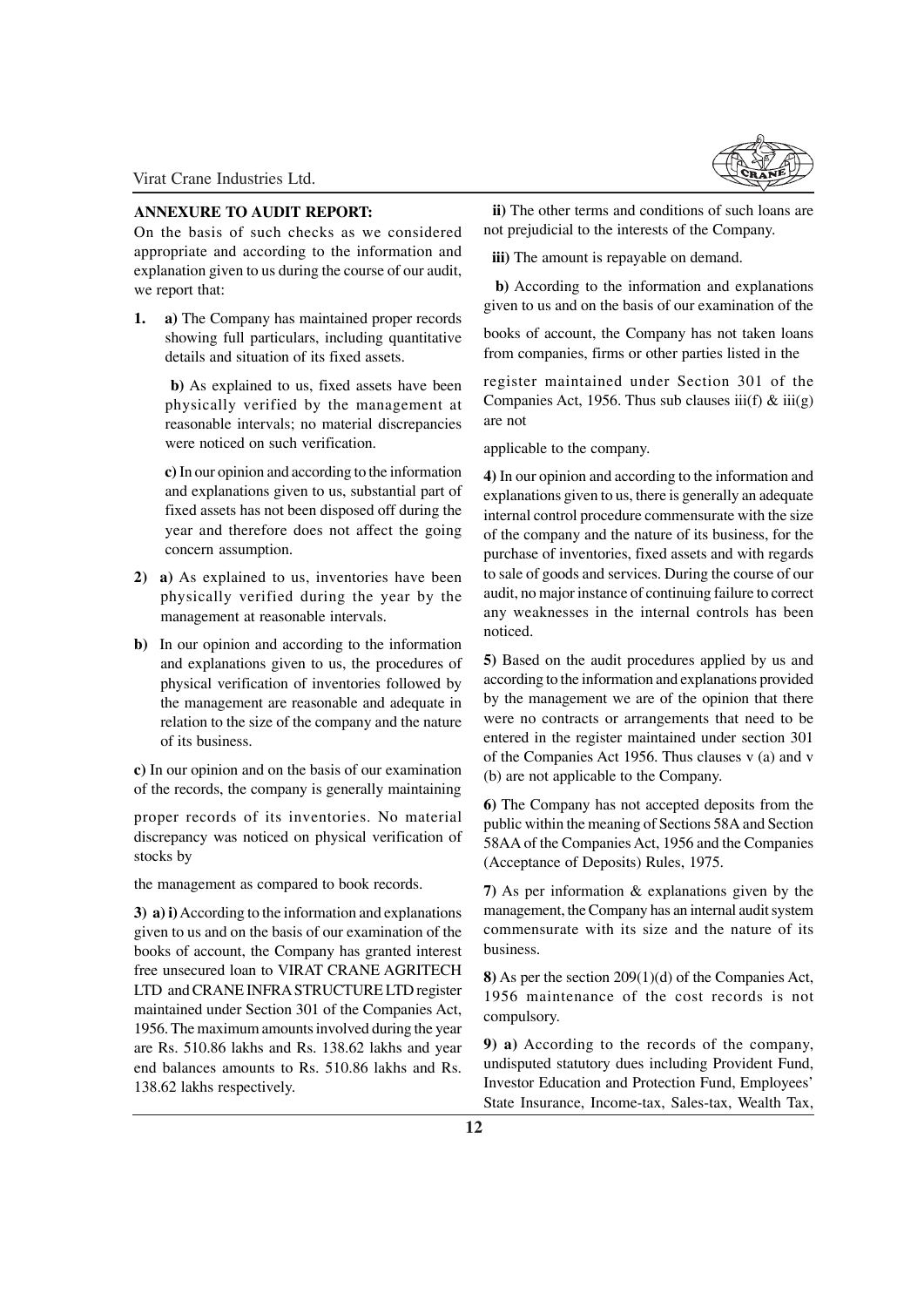

Service Tax, Custom Duty, Excise Duty, Cess to the extent applicable and any other statutory dues have generally been regularly deposited with the appropriate authorities.

**b)** According to the information and explanations given to us there were no disputed outstanding statutory dues

as on 31st of March, 2013 for a period of more than six months from the date they became payable

**c)** According to the information and explanations given to us and on the basis of the documents

the disputed statutory dues which have not been deposited with the appropriate authorities are as under :

| S<br>No. | Nature of the<br><b>Statute</b>                 | Nature of the<br>Dues | Amount (Rs) | Period to which<br>the amount relates | Forum where<br>dispute is pending  |
|----------|-------------------------------------------------|-----------------------|-------------|---------------------------------------|------------------------------------|
| 1.       | Agricultural<br>Market Committee<br><b>Cess</b> | Cess                  | 10,55,689   | 1994-95 to 2000                       | Supreme Court of<br>India          |
| 2.       | Income Tax Act,<br>1961                         | Income Tax            | 7,30,591    | 2002-03<br>Tax (Hyderabad)            | Commissioner of<br>Appeals, Income |

**10)** The Company does not have any accumulated losses as at 31st March, 2013 and has not incurred cash losses in the current and immediate preceding financial year

**11)** Based on our audit procedure and on the information and explanations given by the management, we are of the opinion that, the Company has not defaulted in repayment of dues to financial institutions and banks.

**12)** According to the information and explanations given to us, the Company has not granted loans and advances on the basis of security by way of pledge of shares, debentures and other securities.

**13)** The Company is not a chit fund or a nidhi / mutual benefit fund / society. Therefore, the provision of this clause of the Companies (Auditors' Report) Order, 2003 (as amended) is not applicable to the Company.

**14)** In our opinion, the Company is not dealing in or trading in shares, securities, debentures and other investments.

**15)** According to the information and explanations given to us, the Company has given Corporate Guarantees to IDBI for the term loan of Rs. 10 Crores taken by Virat Crane Bottling Limited and Virat Agritech for the term loan of Rs. 13.24 Crores and the same is not prejudicial in the interest of the company.

**16)** In our opinion, the company has not raised any term loans during the year under audit.

**17)** Based on the information and explanations given to us and on an overall examination of the Balance Sheet of the Company as at 31st March, 2013, we report that no funds raised on short-term basis have been used for long-term investment by the Company.

**18)** Based on the audit procedures performed and the information and explanations given to us by the management, we report that the Company has not made any preferential allotment of shares to parties and companies covered in the register maintained under section 301 of the Act during the year.

**19)** The Company has not issued any debenture and hence no securities have been created.

**20)** The Company has not raised any money by public issue during the year.

**21)** Based on the audit procedures performed and the information and explanations given to us, we report that no fraud on or by the Company has been noticed or reported during the year, nor have we been informed of such case by the management.

> For Nagaraju & Co Chartered Accountants Registration No: 002271S

Date: 30<sup>th</sup> May, 2013

Sd/- K. Nagaraju Place: Guntur Membership No: 020474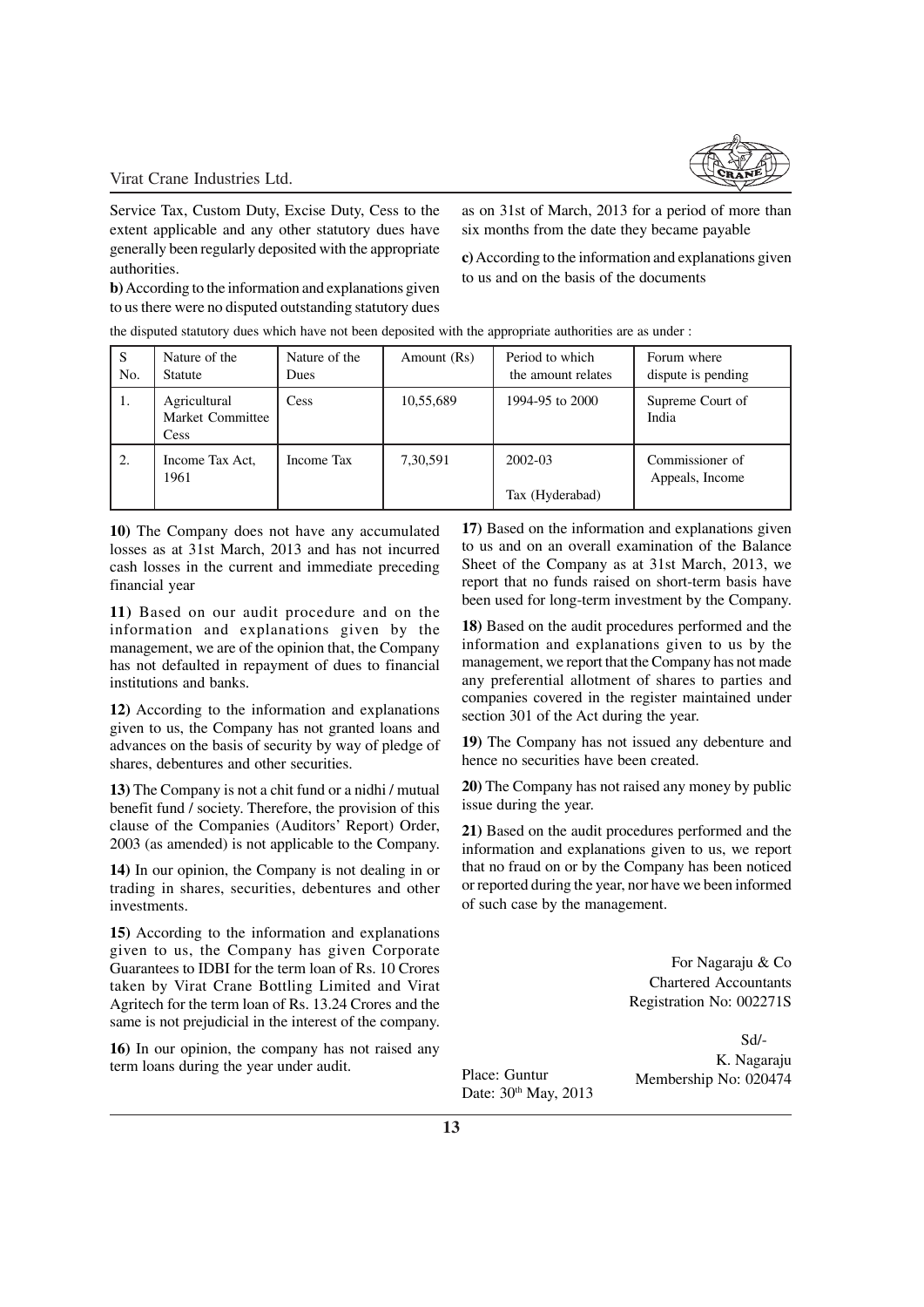

**(in Rupees)**

Virat Crane Industries Ltd.

#### **# 25 - 2 - 1, G.T Road, Opposite Mastan Darga Guntur - 522004. VIRAT CRANE INDUSTRIES LIMITED Balance Sheet as at**

|                | <b>Particulars</b>                                               | Refer<br>Notes No.      | March 31, 2013 | ш тепресо<br>March 31, 2012 |  |  |
|----------------|------------------------------------------------------------------|-------------------------|----------------|-----------------------------|--|--|
|                |                                                                  | $\overline{2}$          | 3              | $\overline{\mathbf{4}}$     |  |  |
| I.             | <b>EQUITY AND LIABILITIES</b>                                    |                         |                |                             |  |  |
| 1              | <b>Shareholders' Funds</b>                                       |                         |                |                             |  |  |
|                | (a) Equity Share Capital                                         | 1                       | 204,203,000    | 204,203,000                 |  |  |
|                | (b) Reserves and surplus                                         | $\mathbf{2}$            | 16,368,830     | 14,224,112                  |  |  |
| $\mathbf{2}$   | <b>Non-Current Liabilities</b>                                   |                         |                |                             |  |  |
|                | (a) Long-Term Borrowings                                         | 3                       | 447,613        |                             |  |  |
|                | (b) Other Long Term Liabilities                                  | $\overline{\mathbf{4}}$ | 13,907,071     | 13,907,071                  |  |  |
|                | (c) Long-Term Provisions                                         | 5                       | 788,188        | 788,188                     |  |  |
| 3              | <b>Current Liabilities</b>                                       |                         |                |                             |  |  |
|                | Short-Term Borrowings<br>(a)                                     | 6                       | 9,131,418      | 2,006,307                   |  |  |
|                | (b)<br><b>Trade Payables</b>                                     |                         | 26,966,099     | 26,248,634                  |  |  |
|                | Other Current Liabilities<br>(c)                                 | 7                       | 10,437,644     | 19,844,081                  |  |  |
|                | (d)<br><b>Short-Term Provisions</b>                              | 8                       | 30,102,744     | 19,269,038                  |  |  |
|                | <b>TOTAL</b>                                                     |                         | 312,352,607    | 300,490,432                 |  |  |
| П.             | <b>ASSETS</b>                                                    |                         |                |                             |  |  |
|                | <b>Non-Current Assets</b>                                        |                         |                |                             |  |  |
| $\mathbf{1}$   | <b>Fixed Assets</b><br>(a)                                       |                         |                |                             |  |  |
|                | (i)<br>Tangible Assets                                           | 16                      | 14,948,997     | 14,616,529                  |  |  |
|                | (ii)<br><b>Intangible Assets</b>                                 |                         | 101,858,203    | 95,858,203                  |  |  |
|                | Non-Current Investments<br>(b)                                   | 15                      | 41,452,900     | 41,452,900                  |  |  |
|                | Deferred Tax Assets (net)<br>(c)                                 |                         | 4,113,898      | 4,371,087                   |  |  |
|                | Long-Term Loans and Advances<br>(d)                              |                         |                |                             |  |  |
|                | Other Non-Current Assets<br>(e)                                  | 9                       | 6,100,142      | 8,728,216                   |  |  |
| $\overline{2}$ | <b>Current assets</b>                                            |                         |                |                             |  |  |
|                | <b>Current Investments</b><br>(a)                                |                         |                |                             |  |  |
|                | Inventories<br>(a)                                               | 10                      | 24,359,379     | 13,027,887                  |  |  |
|                | (b)<br><b>Trade Receivables</b>                                  | 11                      | 21,717,306     | 6,652,413                   |  |  |
|                | Cash and Cash Equivalents<br>(c)                                 | 12                      | 13,670,559     | 15, 145, 565                |  |  |
|                | Short-Term Loans and Advances<br>(d)                             | 13                      | 55,579,545     | 57,905,300                  |  |  |
|                | <b>Other Current Assets</b><br>(e)                               | 14                      | 27,148,678     | 40,627,840                  |  |  |
|                | Miscelleneous Expenditure not Written off                        |                         | 1,403,000      | 2,104,492                   |  |  |
|                | <b>TOTAL</b>                                                     |                         | 312,352,607    | 300,490,432                 |  |  |
|                | Significant Accounting policies and Notes                        | 24                      |                |                             |  |  |
|                | Notes referred above form part of the Finanacial Statements      |                         |                |                             |  |  |
|                | As per our report of even date<br>for and on behalf of the Board |                         |                |                             |  |  |

Nagaraju & Co., for VIRAT CRANE INDUSTRIES LIMITED Chartered accountants Firm Registration No: 002271S Place : Guntur Sd/-<br>K. NAGARAJU PROPRIETOR M.NO: 020474

Date :  $30<sup>th</sup>$  May, 2013

Sd/-<br>P.BHASKARA RAO

Sd/-<br>P.BHASKARA RAO G.V.S.L. KANTHA RAO DIRECTOR MANAGING DIRECTOR MANAGING DIRECTOR.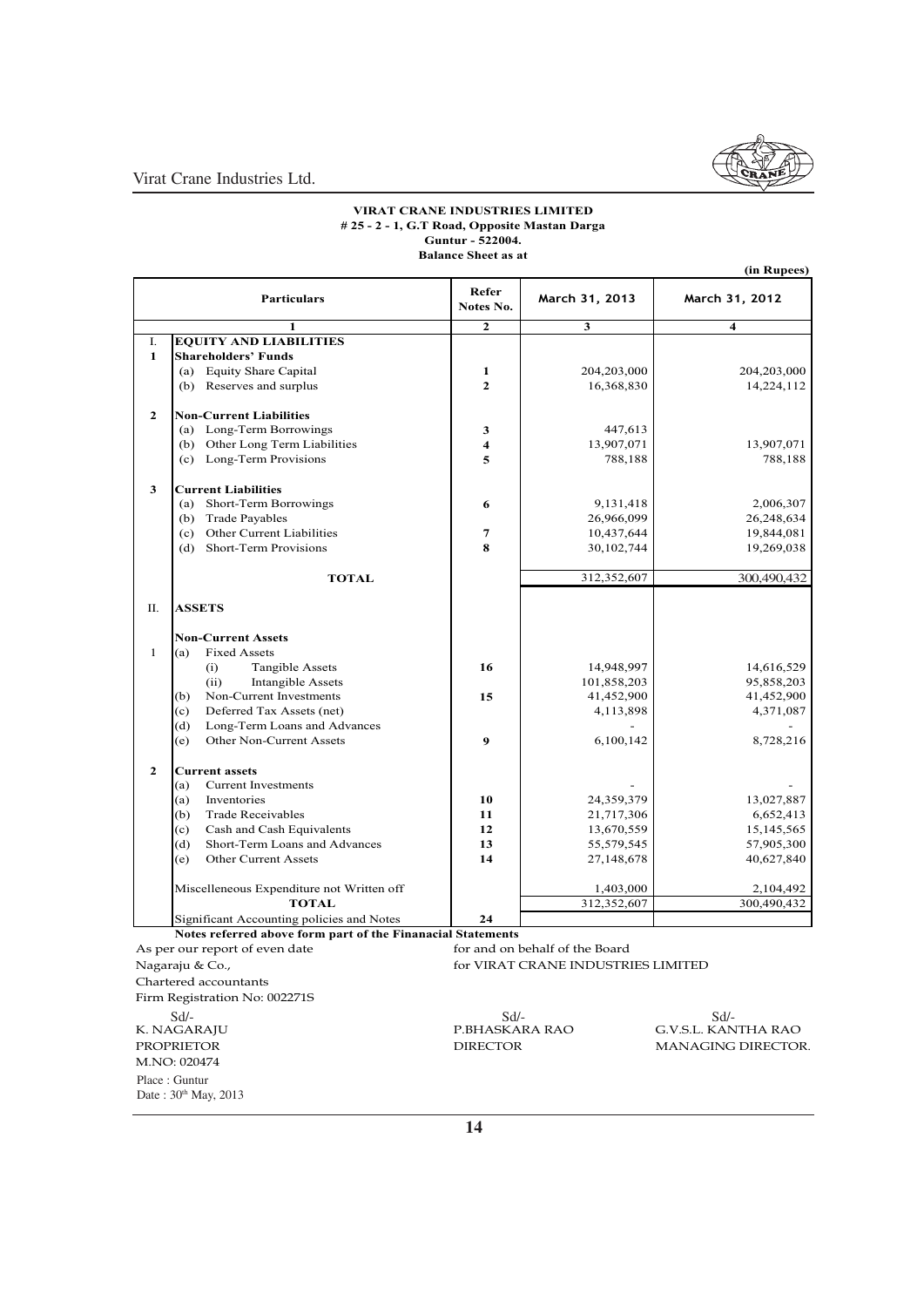## **VIRAT CRANE INDUSTRIES LIMITED**

## **# 25 - 2 - 1, G.T Road, Opposite Mastan Darga, Guntur - 522004. Statement of Profit & Loss for the year ended 31.03.2013**

|                  |                                                                        |                |                                    | (in Rupees)             |
|------------------|------------------------------------------------------------------------|----------------|------------------------------------|-------------------------|
|                  | <b>Particulars</b>                                                     | Notes No.      | March 31, 2013                     | <b>March 31, 2012</b>   |
| ${\bf I}.$       | Revenue from operations                                                | 17             | 340,530,519                        | 357,151,020             |
| II.              | Other income                                                           | 18             | 2,441,653                          | 711,300                 |
| III.             | Total Revenue $(I + II)$                                               |                | 342,972,172                        | 357,862,320             |
| IV.              | Expenses:                                                              |                |                                    |                         |
|                  | Cost of materials consumed                                             | 19             | 261,054,307                        | 300,697,764             |
|                  | Changes in inventories                                                 | 20             | $-9,987,094$                       | 11,355,317              |
|                  | Employee benefits expense                                              | 21             | 4,375,354                          | 4,479,301               |
|                  | Finance costs                                                          | 22             | 5,169,812                          | 1,330,404               |
|                  | Depreciation                                                           | 16             | 1,793,213                          | 1,645,797               |
|                  | Other expenses                                                         | 23             | 56,935,044                         | 30,071,034              |
|                  | Miscellaneous Expenditure Written Off                                  |                | 701,492                            | 619,697                 |
|                  | <b>Total expenses (IV)</b>                                             |                | 320,042,128                        | 350,199,314             |
| V.               | Profit before exceptional and                                          |                |                                    |                         |
|                  | extraordinary items and tax (III-IV)                                   |                | 22,930,044                         | 7,663,006               |
|                  | Less : Prior Period Taxes and Expenses                                 |                | 1,161,648                          | 56,213                  |
|                  |                                                                        |                | 21,768,396                         | 7,606,793               |
| VI.              | Exceptional items                                                      |                |                                    | 551,177                 |
|                  | (Loss due to Fire Accident)                                            |                |                                    |                         |
|                  | VII. Profit before TAX                                                 |                | 21,768,396                         | 7,055,616               |
|                  | VIII. Tax expense:                                                     |                |                                    |                         |
|                  | $(1)$ Current tax                                                      |                | 7,500,000                          | 3,400,000               |
|                  | (2) Deferred Tax-(Expense)/Income                                      |                | 257,189                            | 2,117,462               |
| IX.              | Profit (Loss) for the period (VII-VIII)                                |                | 14,011,207                         | 5,773,078               |
| $\overline{X}$ . | Earnings per equity share:                                             |                |                                    |                         |
|                  | <b>Basic</b>                                                           |                | 0.69                               | 0.28                    |
|                  | Diluted                                                                |                | 0.69                               | 0.28                    |
|                  | Significant Accounting policies and Notes                              | 24             |                                    |                         |
|                  | Notes referred above form an integral part of the financial statements |                |                                    |                         |
|                  | As per our report of even date                                         |                | for VIRAT CRANE INDUSTRIES LIMITED |                         |
|                  | for NAGARAJU & Co.,                                                    |                |                                    |                         |
|                  | Chartered accountants                                                  |                |                                    |                         |
|                  | Firm Registration No: 02271S<br>$Sd$ -                                 | $Sd$ -         |                                    | $Sd$ -                  |
|                  | K. NAGARAJU                                                            | P.BHASKARA RAO |                                    | <b>GVSL. KANTHA RAO</b> |

Proprietor, M.NO: 020474 DIRECTOR MANAGING DIRECTOR. Place : Guntur Date: 30<sup>th</sup> May, 2013

**15**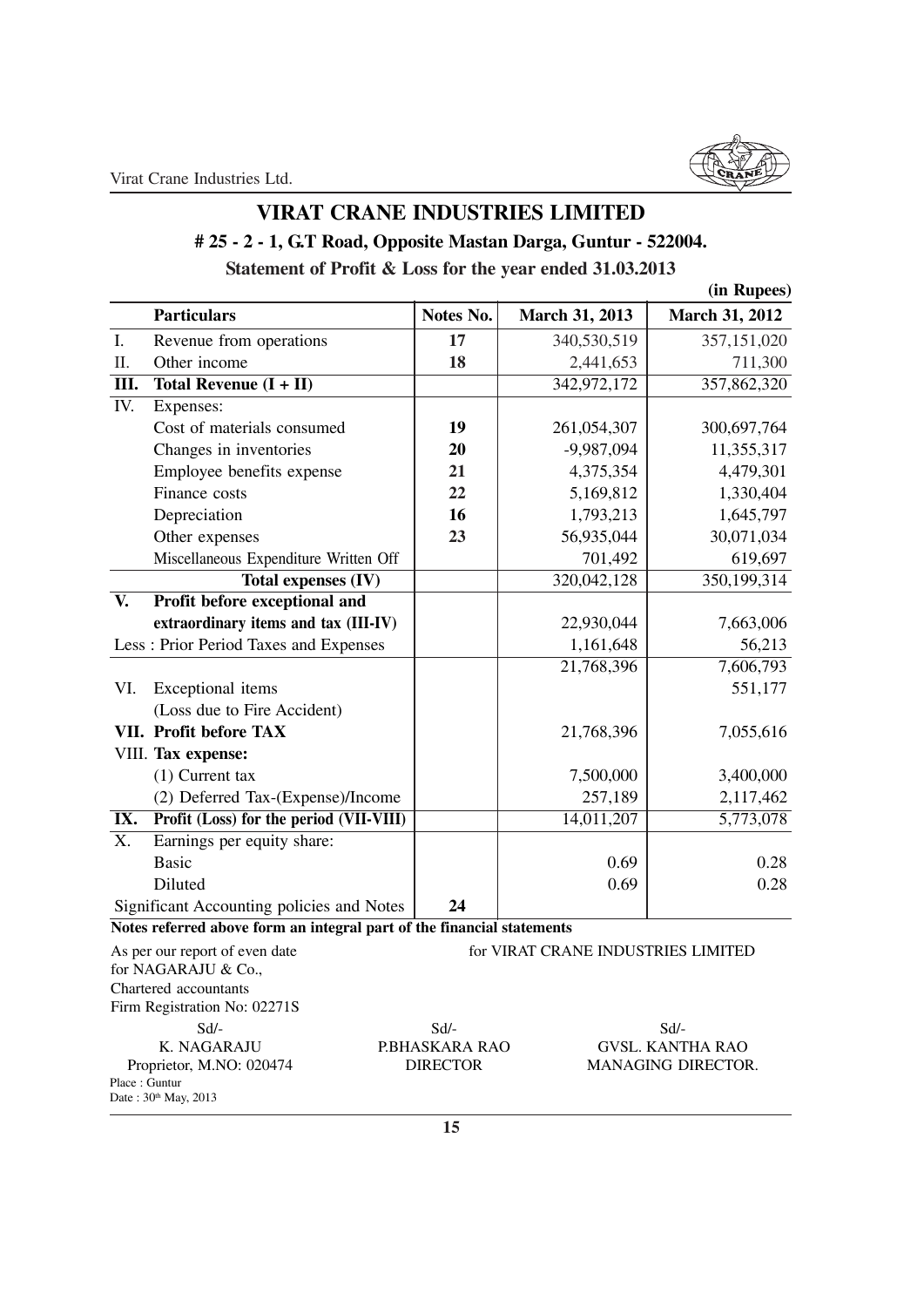|--|

Virat Crane Industries Ltd.

|             | Note: 1 - Share Capital                                                                           |               |                      |                      |                      |
|-------------|---------------------------------------------------------------------------------------------------|---------------|----------------------|----------------------|----------------------|
|             | Particulars                                                                                       |               |                      | As on 31/march/2013  | As on 31/march/2012  |
|             |                                                                                                   |               |                      | $\mathbf{\tilde{R}}$ | $\mathbf{\tilde{R}}$ |
| Authorised  |                                                                                                   |               |                      |                      |                      |
|             | 2,20,00,000 Equity Shares of '10 each                                                             |               |                      | 220,000,000.00       | 220,000,000.00       |
| Issued      |                                                                                                   |               |                      |                      |                      |
|             | 2,04,23,750 Equity Shares of '10 each                                                             |               |                      | 204,237,500.00       | 204,237,500.00       |
|             | Subscribed & Paid up                                                                              |               |                      |                      |                      |
|             | 2,04,23,750 Equity Shares of '10 each fully paid                                                  |               |                      | 204,237,500.00       | 204,237,500.00       |
|             | Less: Calls in Arrears                                                                            |               |                      | $-34,500.00$         | $-34,500.00$         |
|             | TOTAL                                                                                             |               |                      | 204,203,000.00       | 204,203,000.00       |
|             | Note 1 A Reconcilation of Funds of share holders outstanding at the being and end of 31.03.2013   |               |                      |                      |                      |
|             |                                                                                                   |               | As on 31/march/2013  |                      | As on 31/march/2012  |
|             | Particulars                                                                                       |               | <b>Equity Shares</b> |                      | <b>Equity Shares</b> |
| 16          |                                                                                                   | Number        | <b>Amount</b>        | Number               | Amount               |
|             | the year<br>Shares outstanding at the beginning of t                                              | 20,423,750.00 | 204,237,500.00       | 20,423,750.00        | 204,237,500.00       |
|             | Shares Issued during the year                                                                     |               |                      |                      |                      |
|             | Shares bought back during the year                                                                |               |                      |                      |                      |
|             | Shares outstanding at the end of the year                                                         | 20,423,750.00 | 204,237,500          | 20,423,750.00        | 204,237,500.00       |
|             |                                                                                                   |               |                      |                      |                      |
| Note: IB:   |                                                                                                   |               |                      |                      |                      |
|             | All the share holders of the company have equal rights with regard to dividend and voting rights. |               |                      |                      |                      |
|             | Note: IC: Details of Share Holders holding more than 5% Shares                                    |               |                      |                      |                      |
|             |                                                                                                   |               | As at 31 March 2013  |                      | As at 31 March 2012  |
| <b>SRNO</b> | Name of Shareholder                                                                               | No. of Shares | % of Holding         | No. of Shares        | % of Holding         |
|             | G.V.S.L Kantha Rao                                                                                | 1,45,82,000   | 71.39                | 11,548,750.00        | 57.16                |
|             |                                                                                                   |               |                      |                      |                      |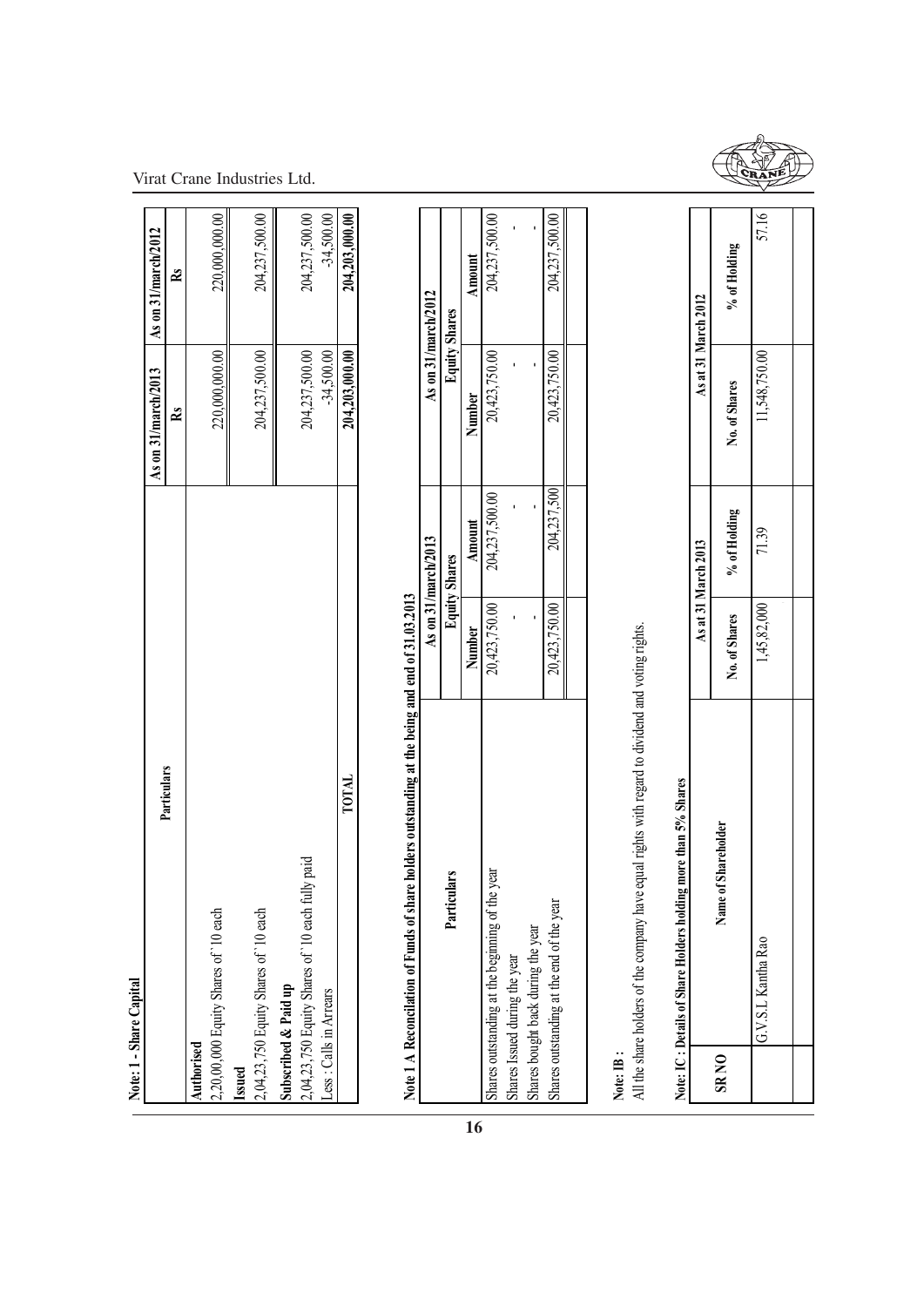

| <b>Note: 2 - Reserves &amp; Surplus</b>      |            |                     |                     |
|----------------------------------------------|------------|---------------------|---------------------|
| <b>Particulars</b>                           |            | As at 31 March 2013 | As at 31 March 2012 |
| a. General Reserve                           |            |                     |                     |
| Opening balance                              | 14224115   |                     | 8,451,033           |
| Add: Transfer from Profit & Loss A/c         | 700560     |                     |                     |
| Total                                        | 14924675   | 14,924,675          |                     |
| b. Surplus in Statement In Profit & Loss A/c |            |                     |                     |
| Profit for the Year                          | 14,011,207 |                     |                     |
| Less: Appropriations                         |            |                     |                     |
| <b>Transfer to General Reserve</b>           | 700560     |                     |                     |
| Proposed Dividend                            | 10,210,150 |                     |                     |
| Tax on Proposed Dividend                     | 1,656,342  |                     |                     |
| Net Surplus In Profit & Loss A/c             | 1,444,155  | 1,444,155           | 5,773,079           |
| <b>Closing Balance &amp; TOTAL</b>           |            | 16,368,830          | 14,224,112          |
| <b>Note: 3 - Long Term Borrowings</b>        |            |                     |                     |
| <b>Particulars</b>                           |            | As at 31 March 2013 | As at 31 March 2012 |
| Secured                                      |            |                     |                     |
| Vehicle Loan From HDFC                       |            | 447,613             |                     |
| <b>Total</b>                                 |            | 447,613             |                     |
| <b>Note: 4 - Other Long Term Liabilities</b> |            |                     |                     |
| <b>Particulars</b>                           |            | As at 31 March 2013 | As at 31 March 2012 |
| Deffered Sales Tax & CST                     |            | 13,907,071          | 13,907,071          |
| <b>Total</b>                                 |            | 13,907,071          | 13,907,071          |
| <b>Note: 5 - Long Term Provisions</b>        |            |                     |                     |
| <b>Particulars</b>                           |            | As at 31 March 2013 | As at 31 March 2012 |
| (a) Provision for employee benefits          |            |                     |                     |
| (a)Gratuity (unfunded)                       |            | 788,188             | 788,188             |
| <b>Total</b>                                 |            | 788,188             | 788,188             |
| <b>Note: 6 - Short Term Borrowings</b>       |            |                     |                     |
| <b>Particulars</b>                           |            | As at 31 March 2013 | As at 31 March 2012 |
| <b>Secured</b>                               |            |                     |                     |
| (a) Other loans and advances                 |            |                     |                     |
| HDFC Car Loan (1)                            |            | 136,451             | 411,307             |
| HDFC Car Loan (2)                            |            | 84,000              |                     |
| <b>Unsecured Loans</b>                       |            |                     |                     |
| Chits Payable                                |            | 5,597,500           | 1,595,000           |
| <b>Intercorporate Deposits</b>               |            | 3,313,467           |                     |
| Loan from Directors                          |            |                     |                     |
| Others                                       |            |                     |                     |
| <b>TOTAL</b>                                 |            | 9,131,418           | 2,006,307           |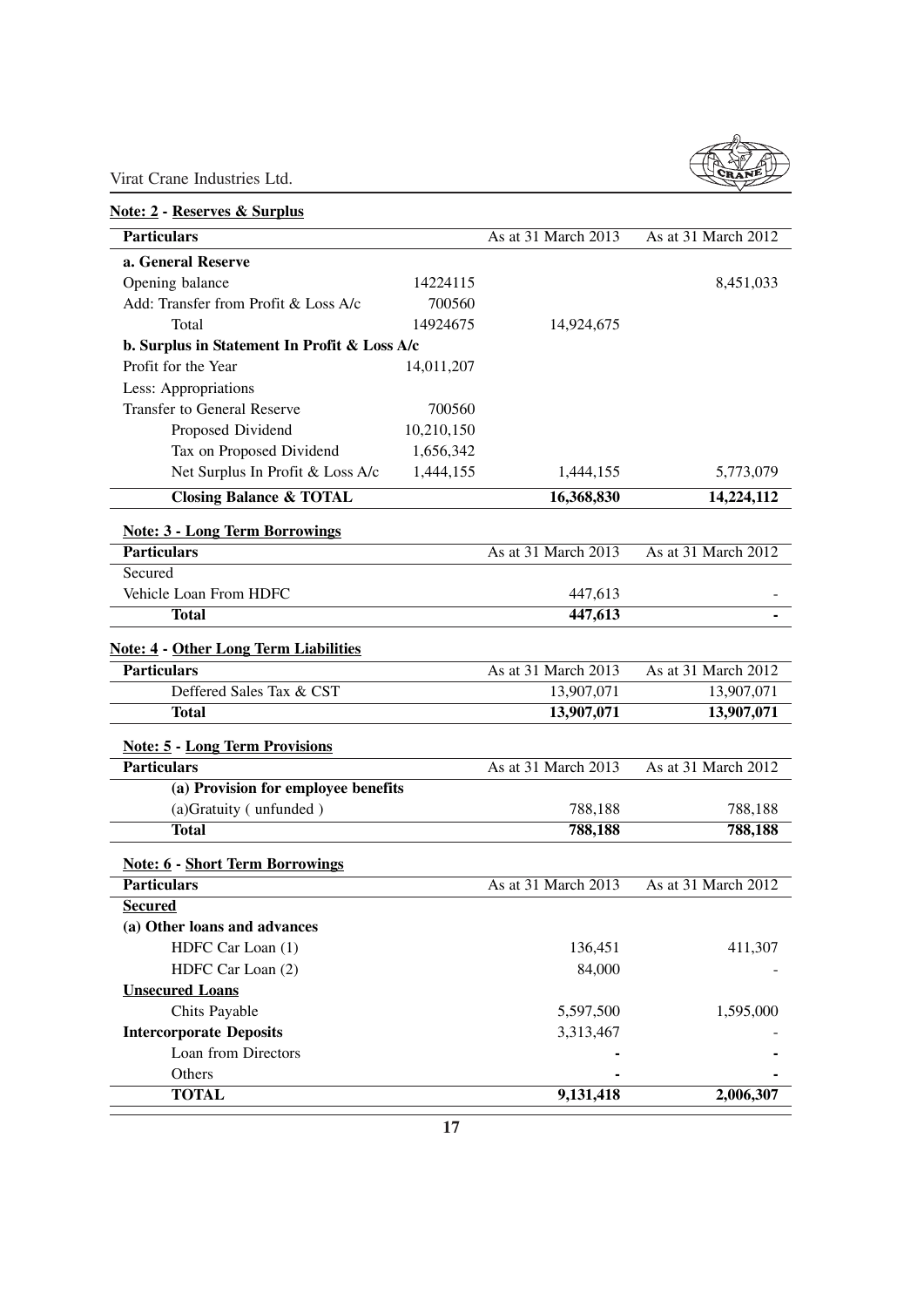

| <b>Note: 7 - Other Current Liabilities</b>          |                     |                         |
|-----------------------------------------------------|---------------------|-------------------------|
| <b>Particulars</b>                                  | As at 31 March 2013 | As at 31 March 2012     |
| (a) Advance from Customers                          | 473,030             | 1,728,128               |
| (b) Other Advances                                  | 109,000             | 109,000                 |
| © Stamp Duty Expenses Payable                       | 6,000,000           | 6,000,000               |
| (d) Outstanding Expenses                            | 408,780             | 558,034                 |
| (e) Others                                          |                     | 3,060,809               |
| (f) Statutory Liabilities                           |                     |                         |
| (i) Taxes Payable                                   | 43,767              | 3,562                   |
| (ii) Tax Deducted at Source                         | 156,987             | 72,017                  |
| (iii) Others                                        | 733,895             | 969,082                 |
| (g) APGST Penalty                                   | 2,384,040           | 2,384,040               |
| (h) Bank OD                                         | 128,145             | 4,959,408               |
| <b>Total</b>                                        | 10,437,644          | 19,844,081              |
| <b>Note: 8 - Short Term Provisions</b>              |                     |                         |
| <b>Particulars</b>                                  | As at 31 March 2013 | As at 31 March 2012     |
| (a) Provision for employee benefits                 |                     |                         |
| Contribution to PF                                  | 38,605              | 38,743                  |
| <b>Bonus</b>                                        | 193,305             | 49,963                  |
| Leave Encashment (unfunded)                         | 173,352             | 154,881                 |
| (b) Others                                          |                     |                         |
| Proposed Dividend                                   | 10,210,150          |                         |
| Tax on Proposed Dividend                            | 1,656,342           |                         |
| Provision for Income Taxation                       | 17,830,990          | 19,025,451              |
| <b>Total</b>                                        | 30,102,744          | 19,269,038              |
| <b>Note: 9 - Other Non Current Assets</b>           |                     |                         |
| <b>Particulars</b>                                  | As at 31 March 2013 | As at 31 March 2012     |
| a. Others                                           |                     |                         |
| <b>UnSecured, considered good</b>                   |                     |                         |
| Recurring deposit                                   | 180,000             | 72,000                  |
| Security Deposis with government Authorities        | 203,646             | 203,646                 |
| Electricity                                         | 619,770             | 619,770                 |
| Telephones                                          | 185,229             | 185,229                 |
| Other Deposits                                      | 556,242             | 584,121                 |
| Rent                                                | 79,000              | 79,000                  |
| Chits Receivabe                                     | 4,276,255           | 6,984,450               |
| <b>Total</b>                                        | 6,100,142           | 8,728,216               |
|                                                     |                     |                         |
| <b>Note: 10 - Inventories</b><br><b>Particulars</b> | As at 31 March 2013 | As at 31 March 2012     |
| a. Raw Materials and components (Valued at Cost)    | 5,890,942           | 4,546,541               |
| c. Finished goods (Valued at Cost)                  | 16,958,679          | 3,249,667               |
| d. Packing Material                                 | 1,509,758           |                         |
| <b>Grand Total</b>                                  | 24,359,379          | 5,231,679<br>13,027,887 |
|                                                     |                     |                         |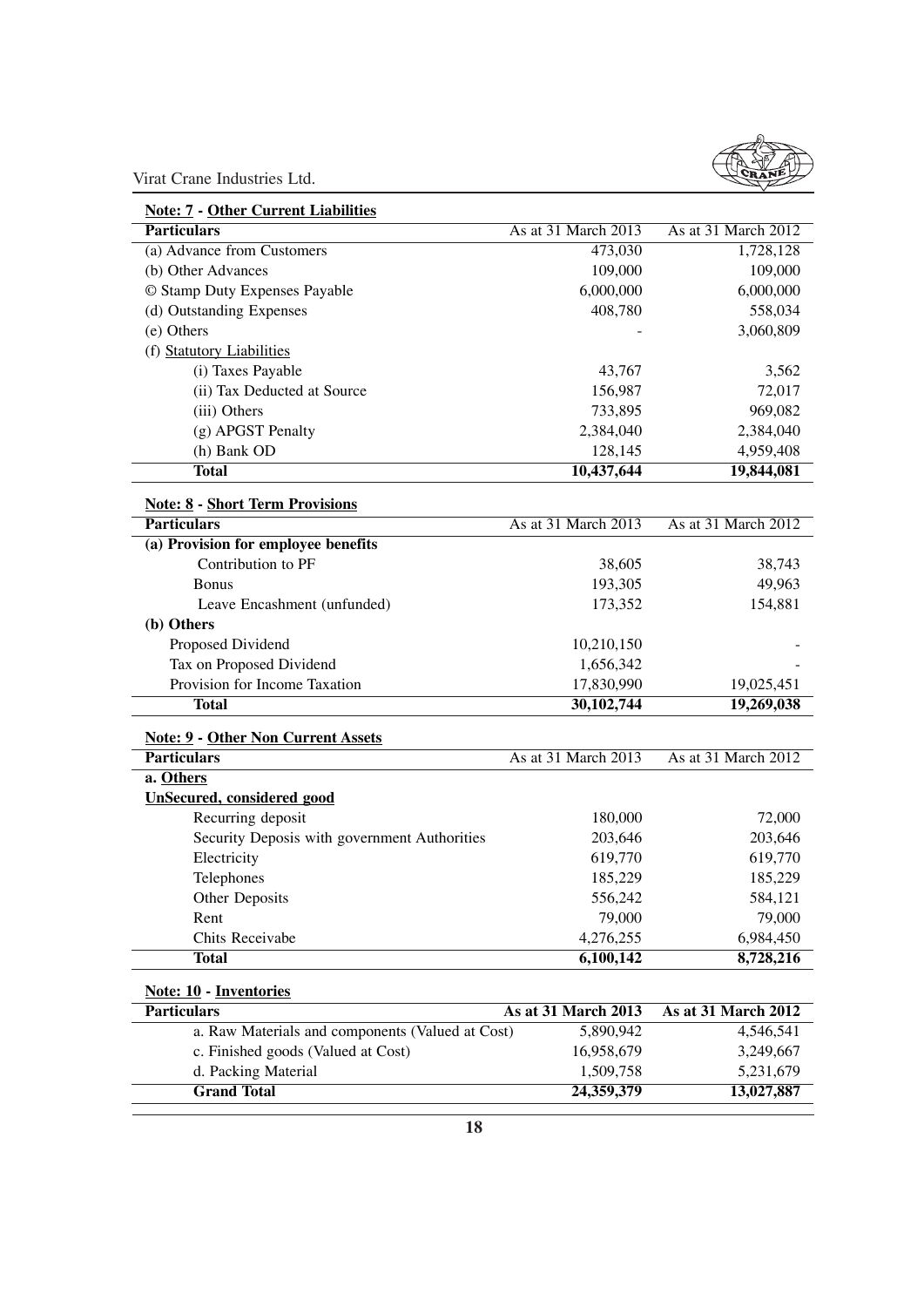

| <b>Note: 11 - Trade Receivables</b>                              |                     |                     |  |  |  |
|------------------------------------------------------------------|---------------------|---------------------|--|--|--|
| <b>Particulars</b><br>As at 31 March 2013<br>As at 31 March 2012 |                     |                     |  |  |  |
| Trade receivables outstanding for a period less than six months. |                     |                     |  |  |  |
| Unsecured, considered good                                       | 15,856,910          | 4,706,243           |  |  |  |
| Trade receivables outstanding for a period more than six months  |                     |                     |  |  |  |
| Unsecured, considered good                                       | 5,860,396           | 1,946,170           |  |  |  |
| <b>Total</b>                                                     | 21,717,306          | 6,652,413           |  |  |  |
| <b>Note: 12 - Cash &amp; Cash Equivalents</b>                    |                     |                     |  |  |  |
| <b>Particulars</b>                                               | As at 31 March 2013 | As at 31 March 2012 |  |  |  |
| Balances with banks                                              | 142,425             | 701,964             |  |  |  |
| Cash on hand                                                     | 13,528,134          | 14,443,601          |  |  |  |
| <b>Total</b>                                                     | 13,670,559          | 15, 145, 565        |  |  |  |
| <b>Note: 13 - Short Term Loans &amp; Advances</b>                |                     |                     |  |  |  |
| <b>Particulars</b>                                               | As at 31 March 2013 | As at 31 March 2012 |  |  |  |
| Intercorporate Deposit                                           | 51,085,994          | 50,496,852          |  |  |  |
| b. Others                                                        | 4,493,551           | 7,408,448           |  |  |  |
| <b>Total</b>                                                     | 55,579,545          | 57,905,300          |  |  |  |
| <b>Note: 14 - Other Current Assets</b>                           |                     |                     |  |  |  |
| <b>Particulars</b>                                               | As at 31 March 2013 | As at 31 March 2012 |  |  |  |
| a. Advance to Suppliers                                          | 6,151,152           | 14,211,472          |  |  |  |
| b. Advance for Expenses                                          | 5,195,356           | 2,719,494           |  |  |  |
| c. Advances to Staff                                             | 629,311             | 1,206,363           |  |  |  |
| d. Taxes paid under protest                                      | 2,106,408           | 2,106,408           |  |  |  |
| e. Other Advances Recoverable                                    | 1,927,535           | 10,465,090          |  |  |  |
| f. Debtors for land                                              | 546,283             | 546,283             |  |  |  |
| g. Residual Value of Scrap                                       | 2,222,670           | 2,222,670           |  |  |  |
| h. VAT Receivable                                                | 2,779,567           | 1,849,913           |  |  |  |
| j. Others                                                        | 5,097,713           | 4,477,897           |  |  |  |
| k.Recoverable from Tax Authorities                               | 492,683             | 822,250             |  |  |  |
| <b>Total</b>                                                     | 27,148,678          | 40,627,840          |  |  |  |
| <b>Note 15: Non Current Investments</b>                          |                     |                     |  |  |  |
| <b>Particulars</b>                                               | As at 31 March 2013 | As at 31 March 2012 |  |  |  |
| <b>Investment in Non Quoted Shares (Valued at Cost)</b>          |                     |                     |  |  |  |
| Virat Crane Agri Tech Limited                                    | 9,667,800           | 39,667,800          |  |  |  |
| Yenkey Drugs and Pharma Limited Rs. 10 each                      | 1,250,000           | 1,250,000           |  |  |  |
| Symphony Studios Pvt Limited Rs. 10 each                         | 300,000             | 300,000             |  |  |  |
| Share application Money Pending Allotment                        | 235,100             | 235,100             |  |  |  |
| <b>Total</b>                                                     | 41,452,900          | 41,452,900          |  |  |  |
|                                                                  |                     |                     |  |  |  |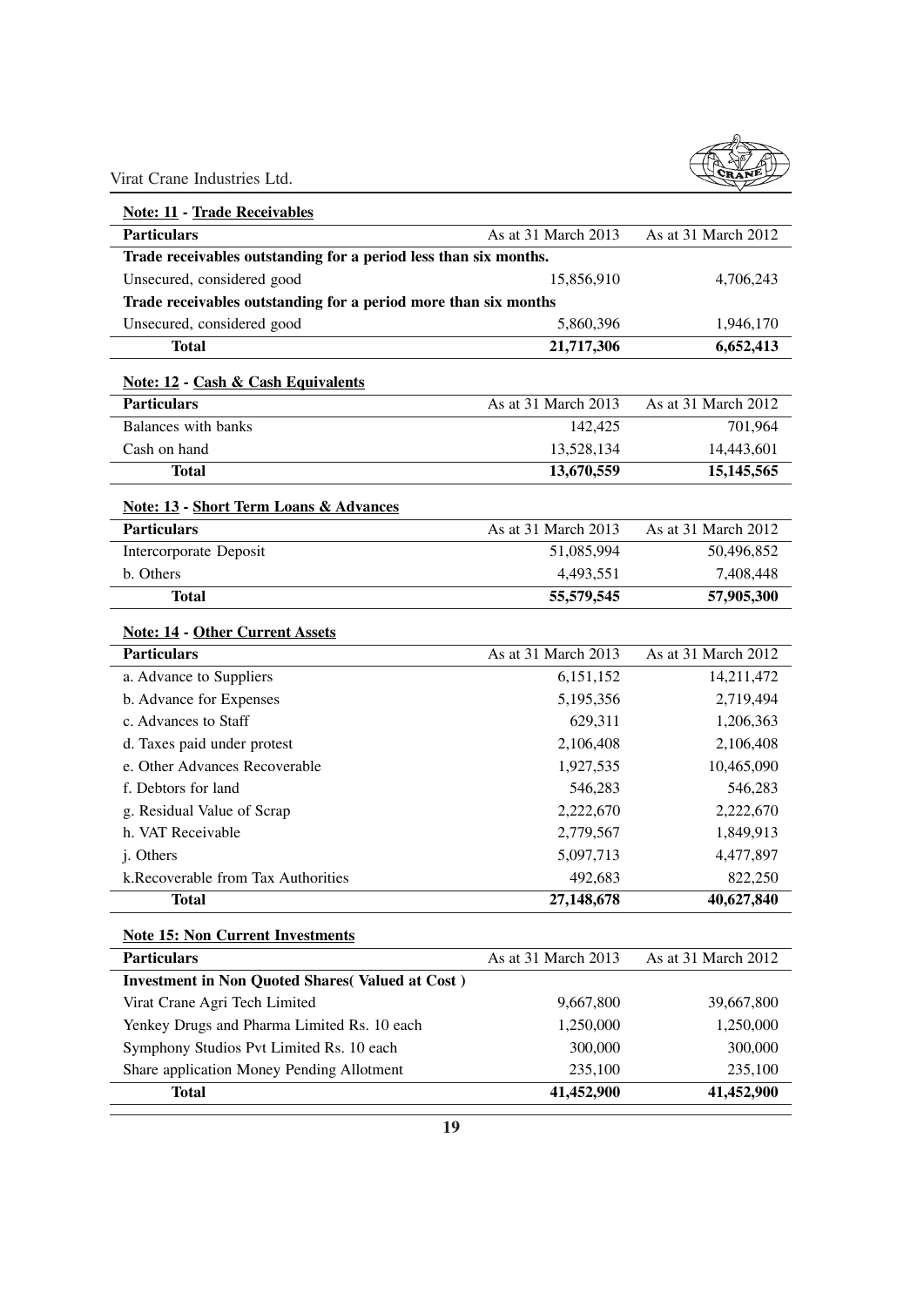|              | Note: 16 FIXED ASSETS  |                                 |                    |                                      |                                      |                                 |                                      |                               |                           |
|--------------|------------------------|---------------------------------|--------------------|--------------------------------------|--------------------------------------|---------------------------------|--------------------------------------|-------------------------------|---------------------------|
|              |                        |                                 | <b>Gross Block</b> |                                      |                                      | <b>Accumulated Depreciation</b> |                                      | Ner Block                     |                           |
|              | <b>Fixed Assets</b>    | <b>March 2012</b><br>$As$ at 31 | Additions/         | (Disposals) March 2013<br>$As$ at 31 | Deprecia-<br>tion as on<br>31/3/2012 | tion for Year<br>Deprecia-      | Deprecia-<br>31/3/2013<br>tion as on | $As$ at 31<br>March<br>2013   | As at 31<br>March<br>2012 |
| ⋖            | INTANGIBLE             |                                 |                    |                                      |                                      |                                 |                                      |                               |                           |
|              | <b>ASSETS</b>          |                                 |                    |                                      |                                      |                                 |                                      |                               |                           |
|              | Goodwill (Note: 1)     | 101,858,203.00                  |                    | $-$ 101,858,203.00                   | $\blacksquare$                       | $\blacksquare$                  |                                      | 101,858,203.00 101,858,203.00 |                           |
|              |                        |                                 |                    |                                      |                                      |                                 |                                      |                               |                           |
| $\mathbf{p}$ | TANGIBLE ASSETS        |                                 |                    |                                      |                                      |                                 |                                      |                               |                           |
|              | Land                   | 2,303,410.00                    | $\mathbf{r}$       | 2,303,410.00                         | ı                                    | $\blacksquare$                  |                                      | 2,303,410.00                  | 2,303,410.00              |
|              | <b>Buildings</b>       | 1,063,392.00                    | $\mathbf{r}$       | 1,063,392.00                         | 394,989.00                           | 17,333.29                       | 412,322.29                           | 651,069.71                    | 668,402.71                |
|              | Plant and Equipment    | 23,411,840.00                   | 1,149,300.00       | 24,561,140.00                        | 14,334,319.00                        | 1,155,658.91                    | 15,489,977.91                        | 9,071,162.09                  | 9,081,819.65              |
|              | Furniture and Fixtures | 1,239,365.00                    | $\mathbf{r}$       | 1,239,365.00                         | 1,006,480.00                         | 78,451.80                       | 1,084,931.80                         | 154,433.20                    | 169,927.20                |
|              | Vehicles               | 3,213,422.00                    | 835,269.00         | 4,048,691.00                         | 1,625,722.00                         | 365,484.05                      | 1,991,206.05                         | 2,057,484.95                  | 1,625,755.00              |
|              | Office equipment       | 2,903,402.00                    |                    | 2,903,402.00                         | 2,015,680.00                         | 176,285.25                      | 2,191,965.25                         | 711,436.75                    | 767,214.00                |
|              | Total                  | 34,134,831.00                   | 1,984,569.00       | 36,119,400.00                        | 19,377,190.00                        | 1,793,213.30                    | 21,170,403.30                        | 14,948,996.70                 | 14,616,528.56             |
|              |                        |                                 |                    |                                      |                                      |                                 |                                      |                               |                           |



Note: 1: Goodwill: The Goodwill is created due to merger and demerger of Ghee Division and Infra division respectively<br>Note:2: Pending Completion of registration formalities, the assets under scheme of amalgamation have be **Note:2:** Pending Completion of registration formalities, the assets under scheme of amalgamation have been transferred and **Note: 1: Goodwill:** The Goodwill is created due to merger and demerger of Ghee Division and Infra division respectively brought in to the books of Accounts.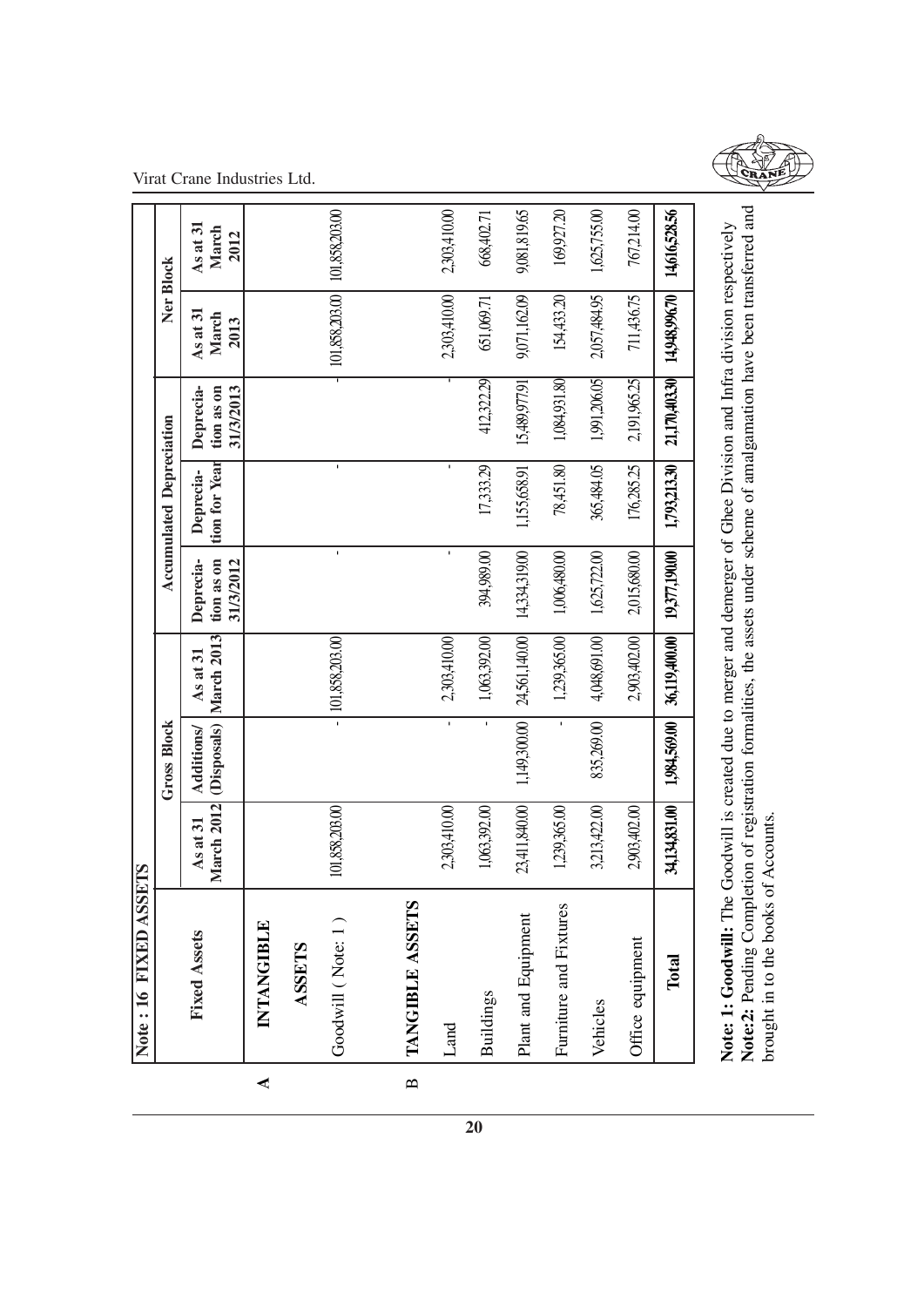

| <b>Note: 17 - Revenue From Operations</b> |                            |                     |
|-------------------------------------------|----------------------------|---------------------|
| <b>Particlars</b>                         | As at 31 March 2013        | As at 31 March 2012 |
| Sale of products                          | 340,530,519                | 357,151,020         |
| <b>Total</b>                              | 340,530,519                | 357,151,020         |
| Note: 18 - Other Income                   |                            |                     |
| <b>Particlars</b>                         | As at 31 March 2013        | As at 31 March 2012 |
| Chit Dividend                             | 1,936,520                  | 571,200             |
| Rental Income                             | 132,000                    | 112,000             |
| Miscelleneous                             | 373,133                    | 28,100              |
| <b>Total</b>                              | 2,441,653                  | 711,300             |
| <b>Note: 19 - Material Consumption</b>    |                            |                     |
| <b>Particlars</b>                         | As at 31 March 2013        | As at 31 March 2012 |
| Opening Stock of Raw Materials            | 4,546,541                  | 1,729,288           |
| Add: Purchases & Carriage Inwards         | 262,398,708                | 303,515,017         |
|                                           | 266,945,249                | 305,244,305         |
| Less: Closing Stock                       | 5,890,942                  | 4,546,541           |
| <b>Raw Materials Consumed</b>             | 261,054,307                | 300,697,764         |
| <b>Note: 20 - Changes in Inventories</b>  |                            |                     |
| <b>Particlars</b>                         | <b>As at 31 March 2013</b> | As at 31 March 2012 |
| <b>1 OPENING BALANCE</b>                  |                            |                     |
| <b>Finished Goods</b>                     | 2,762,212                  | 12,392,172          |
| Packing material                          | 5,681,063                  | 6,401,451           |
| <b>Sub Total</b>                          | 8,443,275                  | 19,798,593          |
| 2 CLOSING BALANCE                         |                            |                     |
| <b>Finished Goods</b>                     | 16,920,611                 | 2,762,212           |
| Packing material                          | 1,509,758                  | 5,681,064           |
| <b>Sub Total</b>                          | 18,430,369                 | 8,443,276           |
| 3 INCREASE/(DECREASE) IN STOCK            | -9,987,094                 | 11,355,317          |

## **Note: 21 - Employee Benefit Expenses**

| <b>Particlars</b>                   | <b>As at 31 March 2013</b> | <b>As at 31 March 2012</b> |
|-------------------------------------|----------------------------|----------------------------|
| (a) Salaries, wages and incentives  | 3,798,155                  | 4,170,401                  |
| (b) Contributions to Provident Fund | 261,699                    | 250,987                    |
| $(c)$ Bonus                         | 277,004                    | -                          |
| (d) Staff welfare expenses          | 38,496                     | 57.913                     |
| Total                               | 4,375,354                  | 4,479,301                  |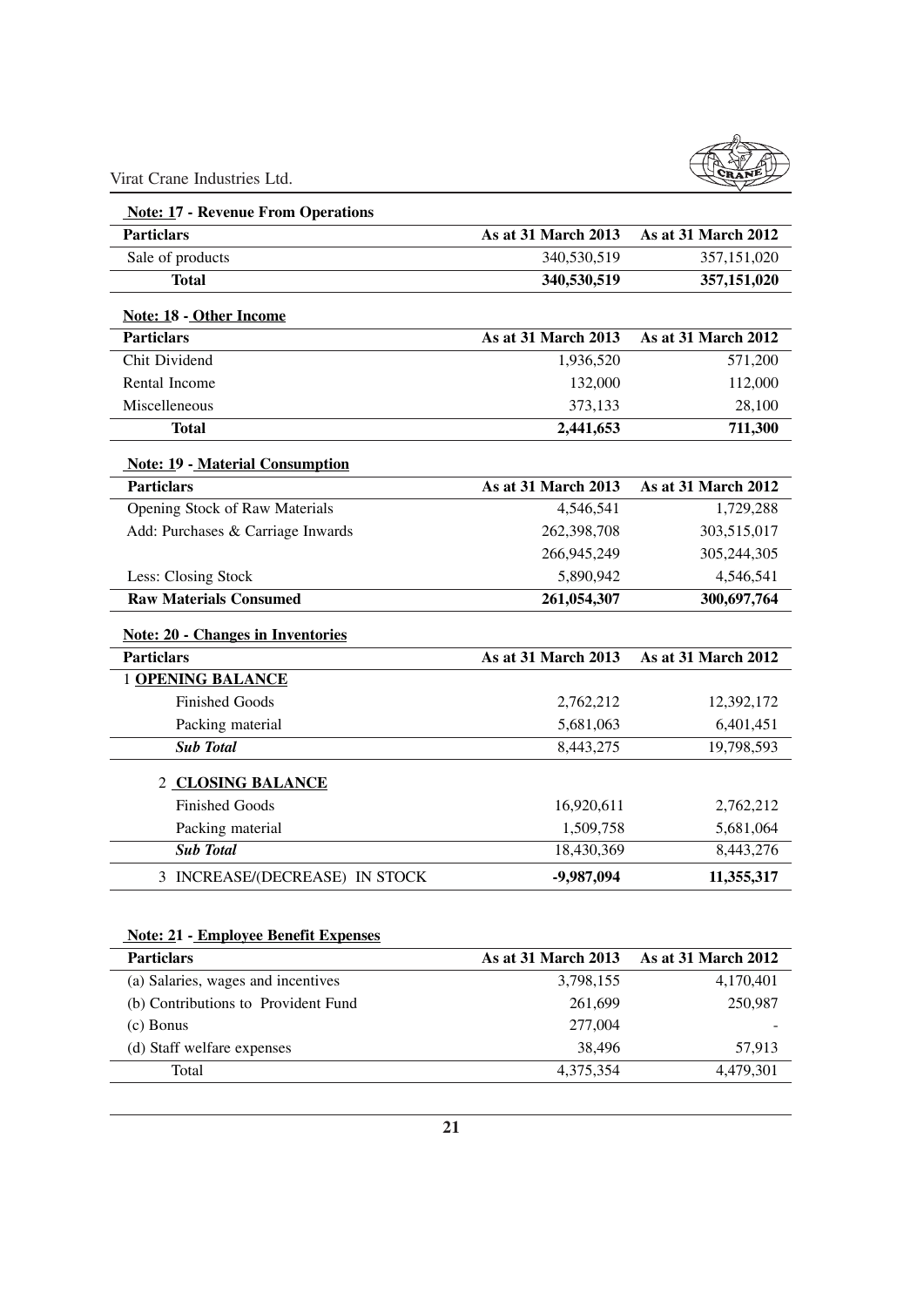| Note: 22 - Finance Cost |                     |                            |
|-------------------------|---------------------|----------------------------|
| <b>Particlars</b>       | As at 31 March 2013 | <b>As at 31 March 2012</b> |
| Intrest on TDS and IT   | 2,330,572           | 7.327                      |
| Interest expense        | 84.720              | 120,707                    |
| Loss on Chits           | 2.754.520           | 1,202,370                  |
| Total                   | 5,169,812           | 1,330,404                  |

|    | <b>Particlars</b>             | <b>As at 31 March 2013</b> | As at 31 March 2012 |
|----|-------------------------------|----------------------------|---------------------|
| 1  | Advertisement                 | 10,147,376                 | 658,079             |
| 2  | <b>Audit Fees</b>             | 165,000                    | 168,480             |
| 3  | <b>Bad Debts</b>              | 1,889,212                  |                     |
| 4  | <b>Business Promotion</b>     | 3,506,850                  | 1,078,559           |
| 5  | Depot Maintanence Expenses    | 2,565,120                  |                     |
| 6  | <b>Factory Expenses</b>       | 1,742,719                  | 2,128,339           |
| 7  | Legal & Professional Fees     | 285,406                    | 396,495             |
| 8  | Loss on sale Machinery Spares |                            | 944,631             |
| 9  | Loss on sale of Investments   |                            | 2,028,542           |
| 10 | Miscllaneous Expenses         | 318,737                    | 178,453             |
| 11 | <b>Office Maintenance</b>     | 375,475                    | 426,355             |
| 12 | Power & Fuel                  | 1,673,180                  | 1,157,711           |
| 13 | Processing Charges            | 199,823                    | 1,035,871           |
| 14 | Rates & taxes                 | 6,037,222                  | 3,255,214           |
| 15 | Rent                          | 70,055                     | 282,462             |
| 16 | Repairs and Maintenance       | 16,521,228                 | 6,420,794           |
| 17 | <b>Security Charges</b>       | 335,849                    | 223,868             |
| 18 | Selling & Dist. Expenses      | 8,827,519                  | 8,298,406           |
| 19 | Shortag and Damages           | 670,327                    |                     |
| 20 | <b>Travelling Expense</b>     | 1,603,946                  | 1,388,775           |
|    | <b>Total</b>                  | 56,935,044                 | 30,071,034          |

 **Note: 23 - Other Expenses**

As per our report of even date for VIRAT CRANE INDUSTRIES LIMITED for NAGARAJU & Co., Chartered accountants Firm Registration No: 02271S

M.NO: 020474 Place : Guntur Date: 30th May, 2013

Sd/- Sd/- Sd/-

K. NAGARAJU P.BHASKARA RAO GVSL. KANTHA RAO Proprietor **DIRECTOR MANAGING DIRECTOR.**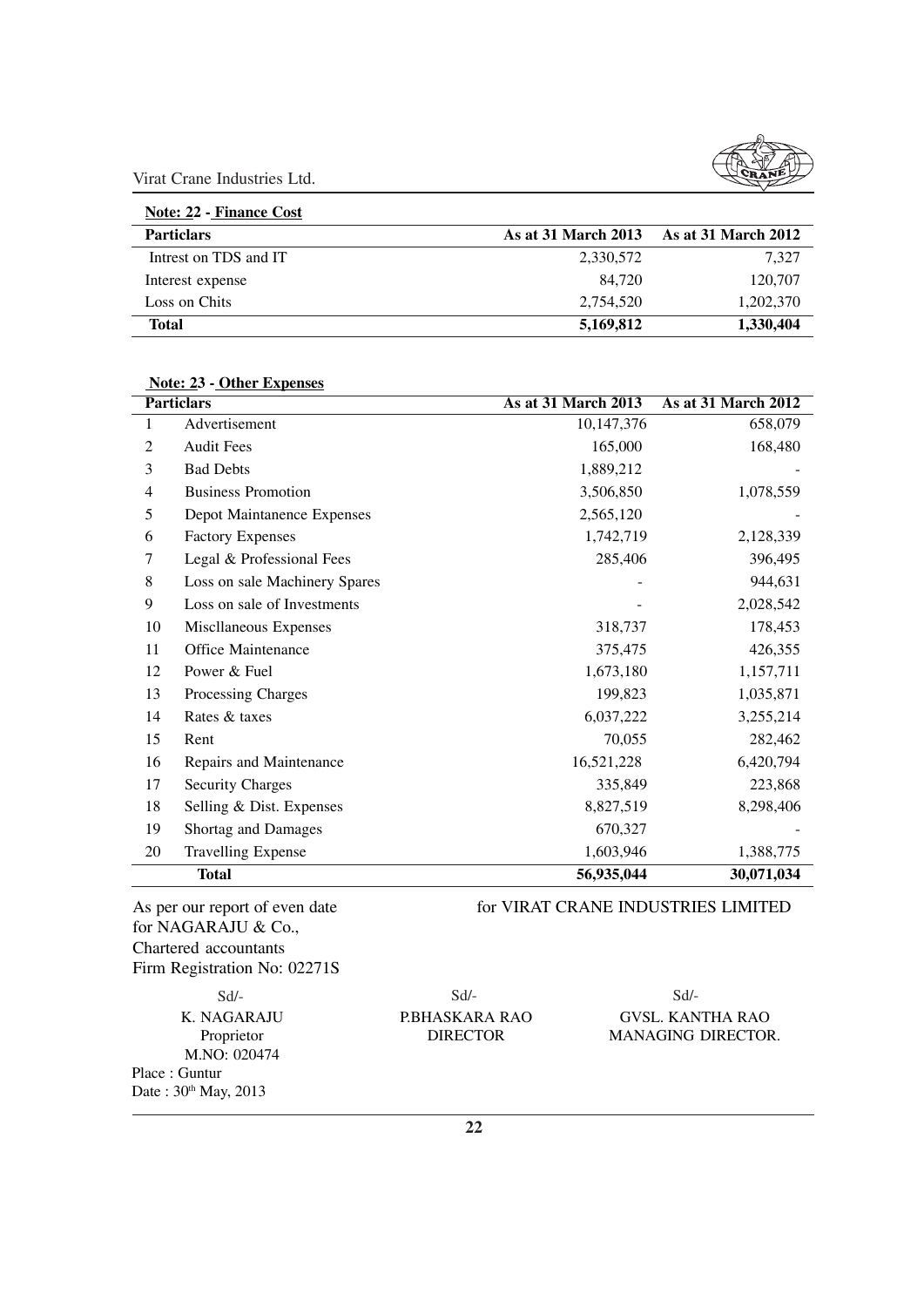## **NOTE:-24 STATEMENT ON SIGNIFICANT ACCOUNTING POLICIES:**

The following are the significant accounting policies adopted in the preparation and presentation of financial statements.

## **1. Basis of Presentation of Financial Statements:**

The financial statements have been prepared and presented under the historic cost convention on accrual basis to comply in all material respects with the notified Accounting Standards by the Companies ( Accounting Standard) Rules, 2006 (as amended) and the relevant provisions of the Companies Act, 1956. The Accounting Policies have been consistently applied by the Company and are consistent with those used in the previous year. All assets and liabilities have been classified as current or non- current as per the Company's normal operating cycle and other criteria set out in the Schedule VI of the Companies Act, 1956.

## **2. Use of Estimates:**

The preparation of financial statements in conformity with Indian GAAP requires the management to make judgments, estimates and assumptions that affect the reported amounts of revenues, expenses, assets and liabilities and the disclosure of contingent liabilities, at the end of the reporting period. Although these estimates are based on the management's best knowledge of current events and actions, uncertainty about these assumptions and estimates could result in the outcomes requiring a material adjustment to the carrying amounts of Assets or Liabilities in the Future periods.

## **3. Fixed Assets :**

Fixed assets are stated at cost and net of subsidies less accumulated depreciation/impairment losses, if any. The cost comprises purchase price, borrowing costs if capitalization criteria are met and directly attributable cost of bringing the asset



to its working condition to the intended use. Any trade discounts and rebates are deducted in arriving at the purchase price.

Subsequent expenditure related to an item of fixed asset is added to its book value only if it increases the future benefits from the existing asset beyond its previously assessed standard of performance. All other expenses on existing fixed assets, including day-to-day repair and maintenance expenditure and cost of replacing parts, are charged to the statement of profit and loss for the period during which such expenses are incurred.

Gains or losses arising from sale/discard of fixed assets are measured as the difference between the net disposal proceeds and the carrying amount of the asset and are recognized in the statement of profit and loss when the asset is sold/discarded.

## **4. Depreciation:**

- a. Depreciation is provided on Straight Line Method as per rates prescribed under Schedule XIV to the Companies Act, 1956.
- b. Individual assets costing less than Rs.5000 are fully depreciated in the year of acquisition.
- c. In respect of assets acquired/sold during the year, depreciation has been provided on pro-rata basis.
- **5. Investments:** Investments are valued at cost or market price whichever is lower and in the absence of market quotation, cost price is adopted for Current Investments and Long term Investments are valued at cost.
- **6. Inventories:** All inventories except Work In Progress are valued at Lower of Cost or Net Realizable Value.
- a. First In First out method has been followed for issues for determining the inventory value.
- b. Work in Progress is valued on the basis of technical evaluation adopted by the Management.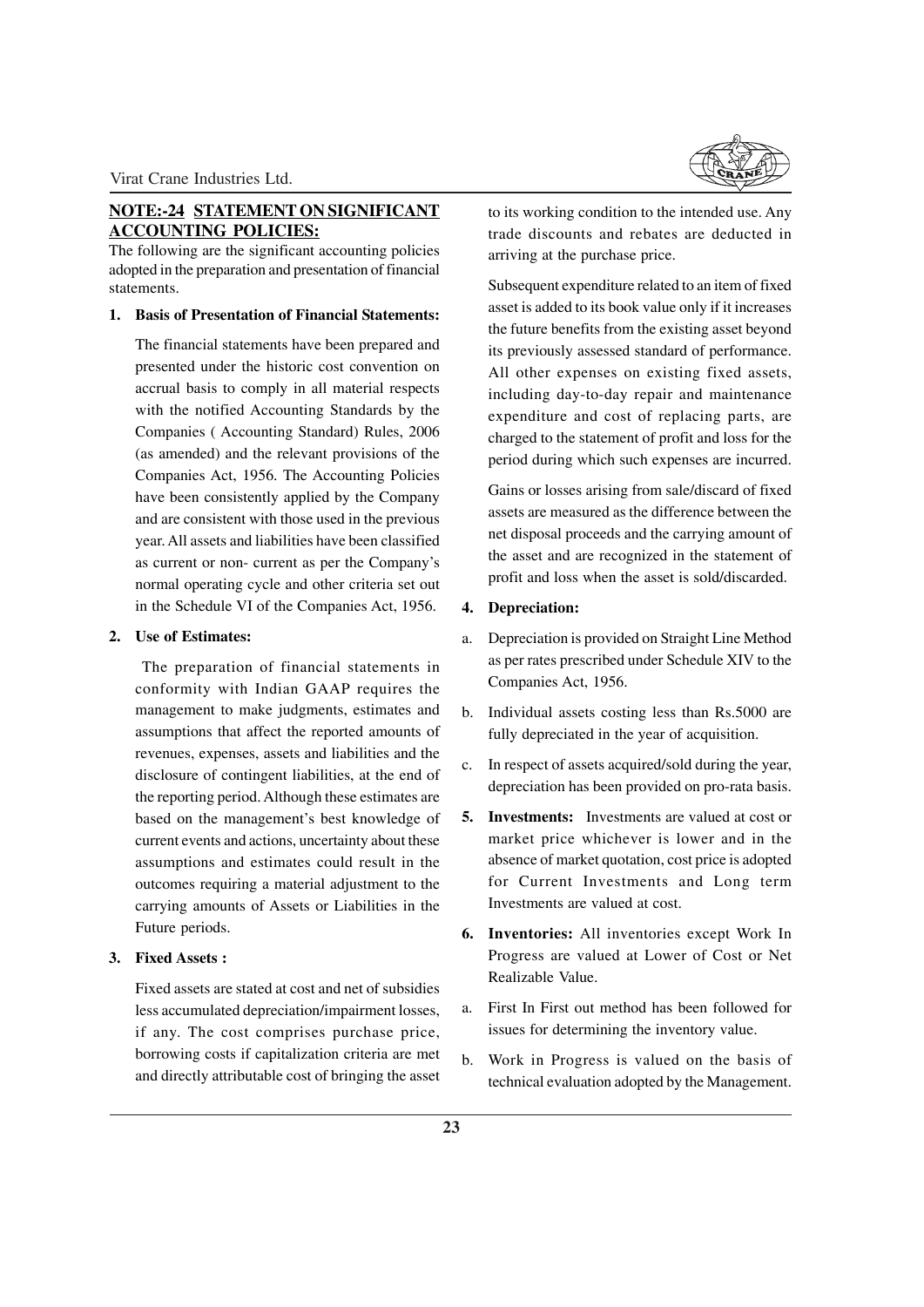- **7. Deferred Tax:** Deferred tax is recognized, subject to consideration of prudence, on timing differences, being the difference between taxable incomes and accounting income that originate in one period and are capable of reversal in one or more subsequent periods.
- **8. Contingent Liabilities:** Contingent Liabilities are not recognized but are disclosed in the notes. Contingent Assets are neither recognized nor disclosed in the financial statements.
- **9. Deferred Revenue Expenditure:** Deferred revenue Expenditure is written off over a period of five years against profits.
- **10. Retirement Benefits:** As per the information provided and explanations given to us and as per

the verification of books of accounts, the company need not make any provisions for retirement benefits during the year.

**11. Revenue Recognition:** Revenue is recognized to the extent that it is probable that the economic benefits will flow to the company and the revenue can be reliably measured.

## **Sale of Goods:**

- Revenue is recognized when the significant risks and rewards of ownership of the goods have passed to the buyer. Sales are net of sales returns, rebates and sales tax, wherever applicable.
- **12. General:** Accounting policies not specifically referred to are in consistent with the generally accepted accounting principles followed in India.

## **Note:-24 NOTES ON ACCOUNTS:**

## **1. CONTINGENT LIABILITIES**

a.

The following claims made by tax authorities contested by the Ghee Division and the management is confident of favorable decision and hence no provision considered necessary.

| Nature of<br>the Statute                 | Nature of<br>the Dues | Amount<br>(Rs) | Period to which<br>the amount relates | Forum where<br>dispute is pending                  |
|------------------------------------------|-----------------------|----------------|---------------------------------------|----------------------------------------------------|
| 1. Agricultural Market<br>Committee Cess | Cess                  | 10,55,689      | 1994-95 to 2000                       | Supreme Court of India                             |
| 2.Income<br>Tax Act, 1961                | Income Tax            | 7,30,591       | 2002-03                               | Commissioner of Appeals,<br>Income Tax (Hyderabad) |

- b. The demand made by Sales Tax Authority towards APGST for the year 1999-2000 is Rs.1.95 Lakhs against which appeal is preferred with Tribunal. The demand against Luxury Tax made by Commercial Tax Officer for Rs.3,47,484/- for the year 2005-06 in April 2008 is contested by appeal before Hon'ble High Court Of Andhra Pradesh by remitting Rs.1,73,742/- (which is 50% of demand).
- c. Corporate Guarantees given to Group Companies:
- i) Virat Crane Bottling Ltd for Rs. 10 Crores
- ii) Virat Crane Agri Tech Ltd for Rs. 13.24 Crores
- d. The company is contingently liable for equivalent amount of guarantees given to Group Companies and not provided in the books.

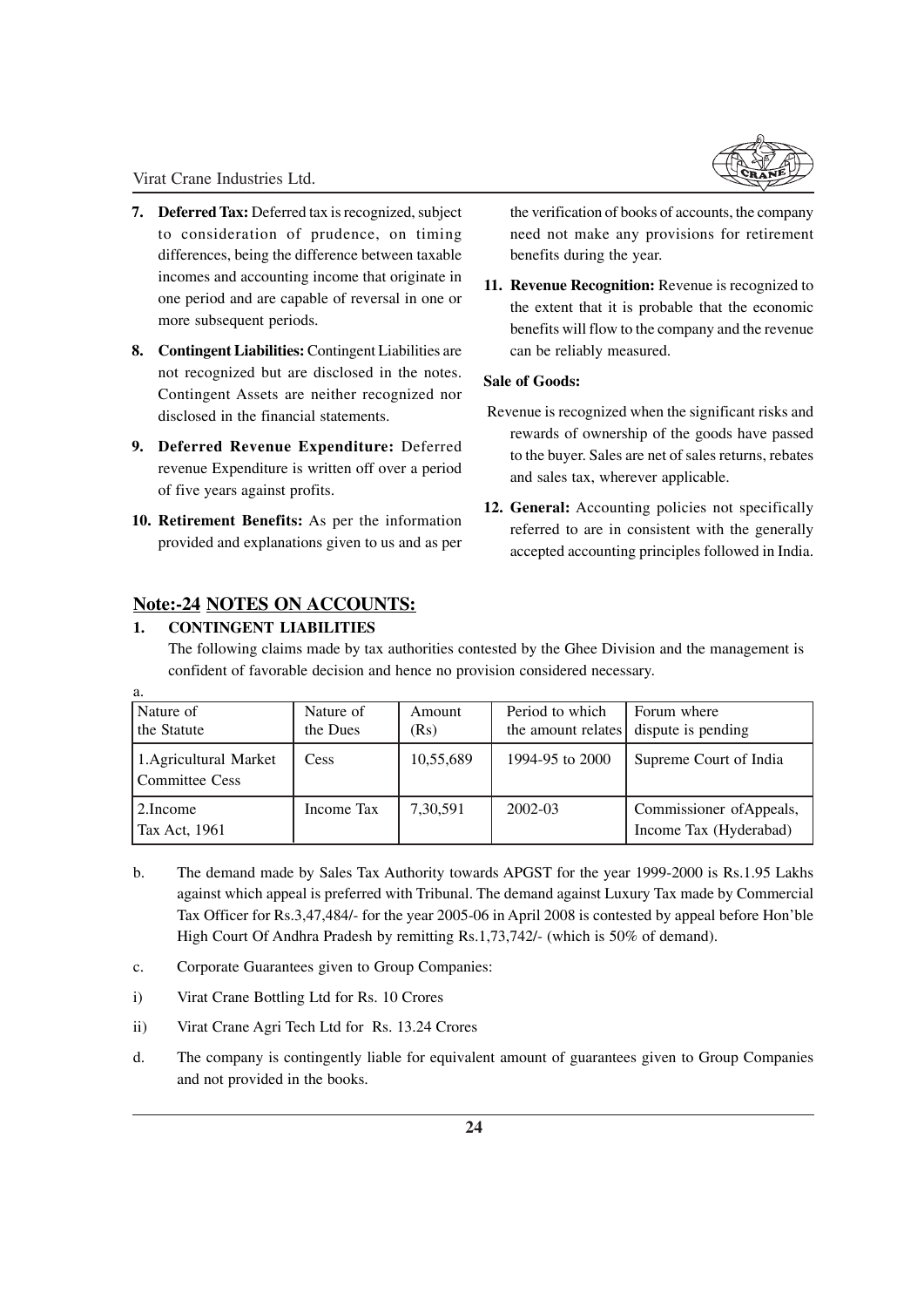## **2. List of Related Parties:**

- 
- **b) Key Management Personnel: GVSL Kantha Rao**

**a) Associate Companies: 1. Virat Crane Agritech Ltd 2. Crane Infra Structure Ltd**

**c) Relatives of Key Management Personnel: P V Sri Krishna**

## **3. RELATED PARTY TRANSACTIONS:**

Salary and Allowances paid to **P V Sri Krishna**: Rs. 3,18,200

| Nature of<br>Transaction | Party & Relation            | Max. Amount Involved<br>(Rs In Lakhs) | Closing Balance as on<br>31.03.2013 (Rs In Lakhs) |
|--------------------------|-----------------------------|---------------------------------------|---------------------------------------------------|
| Advance                  | Virat Crane Agri Tech Ltd., | 510.86                                | 510.86                                            |
|                          | Crane Infra Structure Ltd., | 138.62                                | 138.62                                            |

No Interest is being charged on the above Advances.

## **4. DEFERRED TAX ASSET:**

The company has identified the Net Deferred Tax Asset of Rs.41.14 Lakhs (Previous Year Rs. 43.71 Lakhs).

**5.** Earnings Per Share:

| Profit After tax / Amount available for | Rs.1,40,11,207.00 |
|-----------------------------------------|-------------------|
| <b>Equity Share Holders</b>             |                   |
| Weighted Average Number of Equity Share | 2,04,23,750       |
| Outstanding as on 31.3.2013             |                   |
| Basic Earnings Per Share                | Rs. 0.69          |

## **6. Segment Reporting:**

At present the company is operating in only one segment i.e., Ghee Division

## **7. Repairs and Maintenance:**

The Expenditure on Reconstruction of factory shed ,which was burnt & damaged on fire of Rs.1,60,60,315/- is written off as "Repairs to Factory Shed" in Profit & Loss A/c, as there was no capacity addition or extra enduring benefit.

## **8. Previous year figures have been regrouped wherever necessary.**

| As per our report of even date |                                |                                    |
|--------------------------------|--------------------------------|------------------------------------|
| Nagaraju & Co.,                | for and on behalf of the Board |                                    |
| <b>Chartered Accountants</b>   |                                | for VIRAT CRANE INDUSTRIES LIMITED |
| Firm Registration No: 002271S  |                                |                                    |
| Sd                             | $Sd/-$                         | Sd                                 |
| K. NAGARAJU                    | P. BHASKAR RAO                 | <b>GVSL KANTHA RAO</b>             |
| <b>PROPRIETOR</b>              | <b>DIRECTOR</b>                | <b>MANAGING DIRECTOR</b>           |
| M. NO: 020474                  |                                |                                    |
| Place: Guntur                  |                                |                                    |
| Date: $30^{th}$ May, 2013      |                                |                                    |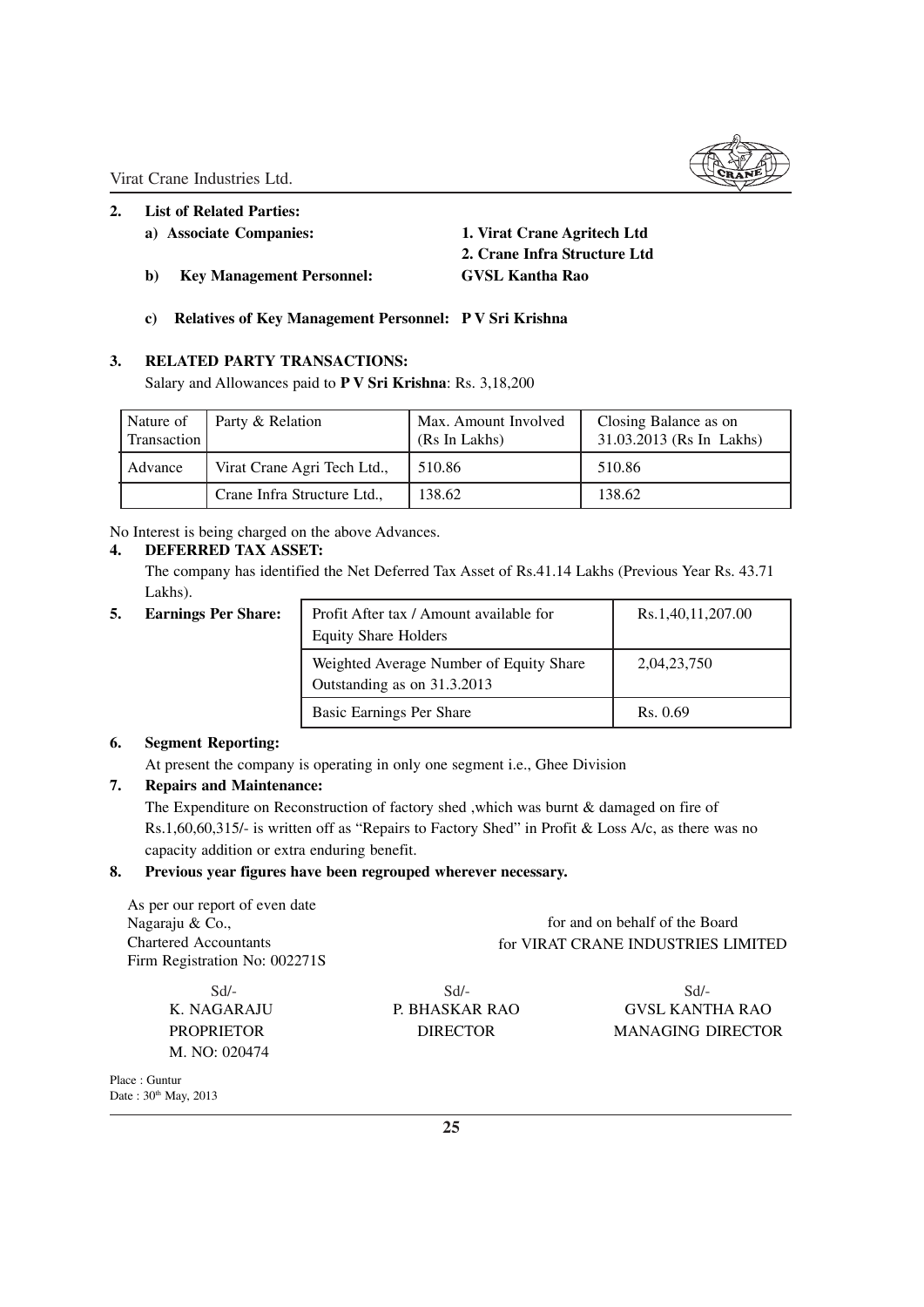## Amount Amount **A. CASH FLOW FROM OPERATING ACTIVITIES:** Net Cash flows from Operating Activities Operating Profit **14,011,207**<br> **Add:** Income Tax **14,011,207 Add:** Income Tax 7,500,000 Deffered Tax 257,189 Deffered Tax 257,189<br>Depreciation 1,793,213 Depreciation 1,793,213<br>Misc Expenses Written off 701,492 Misc Expenses Written off 701,492<br>Bad Debts 1,889,212 Bad Debts 1,889,212 **12,141,106 Less:** Dividend Received 1,936,520<br>
Rental Income 132,000 Rental Income **2,068,520** Operating Profit Before Tax and Working Capital Changes.<br>
Less: Taxes Paid 11,060,900 Less: Taxes Paid 11,060,900<br>
Operating Profit Before Working Capital Changes. 13,022,893<br>
13,022,893 Operating Profit Before Working Capital Changes. Working Capital Changes Increase in Sundry Creditors 717,465<br>Decrease in Other Current Liabilities 9,406,437 Decrease in Other Current Liabilities 9,406,437<br>Increase in Short Term Provisions 10,833,706 Increase in Short Term Provisions 10,833,706<br>Decrease in Outstanding Expenses 10,833,706 Decrease in Outstanding Expenses -9,406,437<br>Incease in Inventory -11.331.492 Incease in Inventory 11,331,492<br>Increase in Trade Debtors 15,064,893 Increase in Trade Debtors -15,064,893<br>Decrease in Short Term Loans and Advances 2,325,755 Decrease in Short Term Loans and Advances<br>Decrease In Other Current Assets<br>11,496,599 Decrease In Other Current Assets **Net Cash Flows From Operating Activities 12,000,032 12,000,032 B. Cash Flows From Investing Activities**  $-18,794,054$ <br> $-281,218$ Purchase of Fixed Assets -281,218<br>Rental Income 132,000 Rental Income **Net Cash Flows From Investing Activities 18,943,272 <b>18,943,272 C. Cash Flows from Financing Activities** Chits Receipts on Lifting 19, 192,858 Chits Payments -13,616,624<br>Recurring Deposit -108,000 Recurring Deposit **Net Cash Flows From Financeing Activities 5,468,234**  Net Cash Flows during the year<br>Add: Opening Balance of Cash & Cash Equivalents 15,145,565 Add: Opening Balance of Cash & Cash Equivalents 15,145,565<br>
Closing Balance of Cash & Cash Equivalents 13,670,559<br>
13,670,559 Closing Balance of Cash & Cash Equivalents **13,670,559 Closing Balance of Cash & Cash Equivalents**As per our report of even date **VIRAT CRANE INDUSTRIES LIMITED # 25 - 2 - 1, G.T Road, Opposite Mastan Darga Guntur - 522004. Cash Flow Statement For The Year Ended 31.3.2013**

Nagaraju & Co., **however a contract of the Board** for and on behalf of the Board

Firm Registration No: 002271S

M.NO: 020474 Date: 30.05.2013

 $sd/$ - sd/- sd/- sd/-K. NAGARAJU P.BHASKARA RAO GVSL KANTHA RAO

Chartered accountants for VIRAT CRANE INDUSTRIES LIMITED

**MANAGING DIRECTOR**